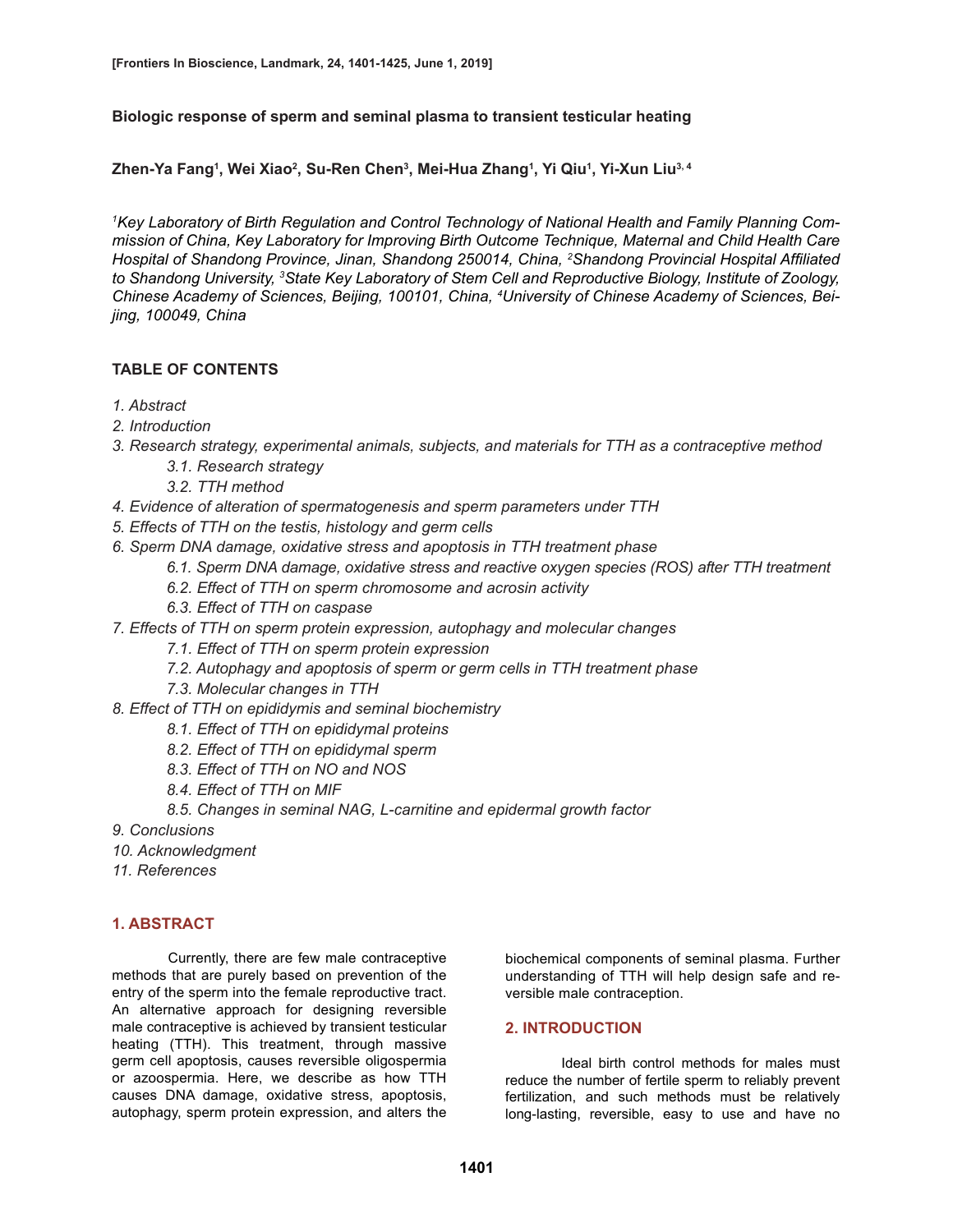effect on the hormone secretion (1-5). Unfortunately, among currently available male contraceptive options, the reversible methods are not reliable, while the reliable methods are not reversible. Although female contraceptive methods (such as sterilization, intrauterine devices, or hormonal contraception) are very effective in preventing unintended pregnancy, some women cannot use them due to health conditions or side effects. In addition, many men wish to take active responsibility for family planning. As early as 1959, testicular heating is considered as a potential contraceptive method for men (2, 6). It is well known that functions of mammalian testes are very sensitive to temperature. Elevated testicular temperature detrimentally affects the spermatogenesis, leading to reversible oligospermia or azoospermia in animals and humans via germ cell apoptosis (7-10). The scrotum of most adult mammalian species, including humans, is a local thermo-regulator, and spermatogenesis optimally occurs at temperatures slightly lower than the body temperature (at least 2°C–8°C below core body temperature) (7, 8, 11-14). In general, the temperature of hot spring and transient testicular heating (TTH) is higher than the scrotal temperature (from 37°C to 45°C). Therefore, TTH exposure can reduce testis size, lead to spermatogenic damage, decrease sperm production, cause apoptosis of sperm and impair semen quality if the scrotal temperature is increased over time (15, 16). An elevated testicular temperature damages the seminiferous epithelium, resulting in germ cell loss as well as morphological and functional alternations in Sertoli cells (SCs) (17, 18). TTH can impair protein and RNA biosynthesis, cause oxidative stress and apoptosis, damage spermatocyte DNA, and disrupt chromatin packing in sperm nucleus (10, 12, 19). The mechanisms underlying molecular response of germ cells to TTH may involve heat-induced germ cell damage, including apoptosis, DNA damage and autophagy (13). TTH mainly leads to heat stress and affects the metabolism and apoptosis of spermatogenic cells, resulting in compromised sperm quality and impaired fertility of many animal models (20-22). These findings provide an important theoretical basis for designing male contraceptive methods (5).

The biochemical components of seminal plasma, such as fructose, neutral α-glucosidase (NAG), carnitine, nitric oxide (NO), nitric oxide synthase (NOS), macrophage migration inhibitory factor (MIF) and epidermal growth factor (EGF), are important for sperm motility, morphology and capacitation (20, 21). TTH may affect the testis and epididymis, thus reducing the semen quality, damaging the sperm membrane and nucleus, and interfering with sperm maturation.

In the present review, we aimed to give an update on the TTH–based male contraceptive methods, including the materials, devices and technologies as well as the molecular determinants of sperm quality and biochemical components in seminal plasma.

## **3. RESEARCH STRATEGY, EXPERIMENTAL ANIMALS, SUBJECTS, AND MATERIALS FOR TTH AS A CONTRACEPTIVE METHOD**

# **3.1. Research strategy**

We conducted a systematic review of the literature concerning subjecting individuals to TTH, and its effect on semen quality, sperm protein and RNA biosynthesis, spermatocyte DNA, biochemical components of seminal plasma, and fertility or reproductive health (Figure 1). Regarding scrotal heating, we used comprehensive terms in order to optimize the search. Regarding the sperm quality, we selected a strategy that combined comprehensive terms and scrotal heat stress or hyperthermia in order not to omit any articles.

# **3.2. TTH method**

At present, only few approaches other than condoms and vasectomy have been adequately developed for male contraception (5, 10, 23-26). Condoms and vasectomy cannot satisfy all users (27, 28). The major limitations of condoms for contraception are relatively high failure rates and interference with sexuality (29). As a quick, simple, highly effective and convenient method of permanent sterilization, vasectomy has been identified as one of the indicators of male involvement in family planning. However, the application of vasectomy has been limited due to fear of surgery and postoperative complications, such as pain, infection, sperm granuloma, epididymal and testicular damage, and its limited reversibility. Since male hormonal contraception may lead to other long-term health issues in men, it is not a preferred approach, resulting in limited experimental research and restricted clinical applications (24). A quarter of the world's adult men are willing to share responsibility for contraception (30). Therefore, it is necessary to develop more effective and reversible methods for males in order to fulfill such greater participation by men in sharing the burdens and benefits of effective family planning. In recent years, as a potential male contraceptive method, TTH has been carried out in a large number of animal experiments and human trials, such as mice (14, 28), rats (18), rabbits (30, 31), sheep or goats (32), dogs (33), monkeys (5, 34) and humans (7, 20, 21, 35). Each animal is anesthetized, and the lower third of the body (hind legs, tail and scrotum) is submerged in a water bath at 40°C or 43°C for 30 min (36-38). It is the most precise way to expose testes to an increased temperature for a short time by immersing the scrotum in a water bath at the desired temperature. This technique has been used in rats and monkeys (Figure 2) (18, 34). Local scrotal exposure to 42°C for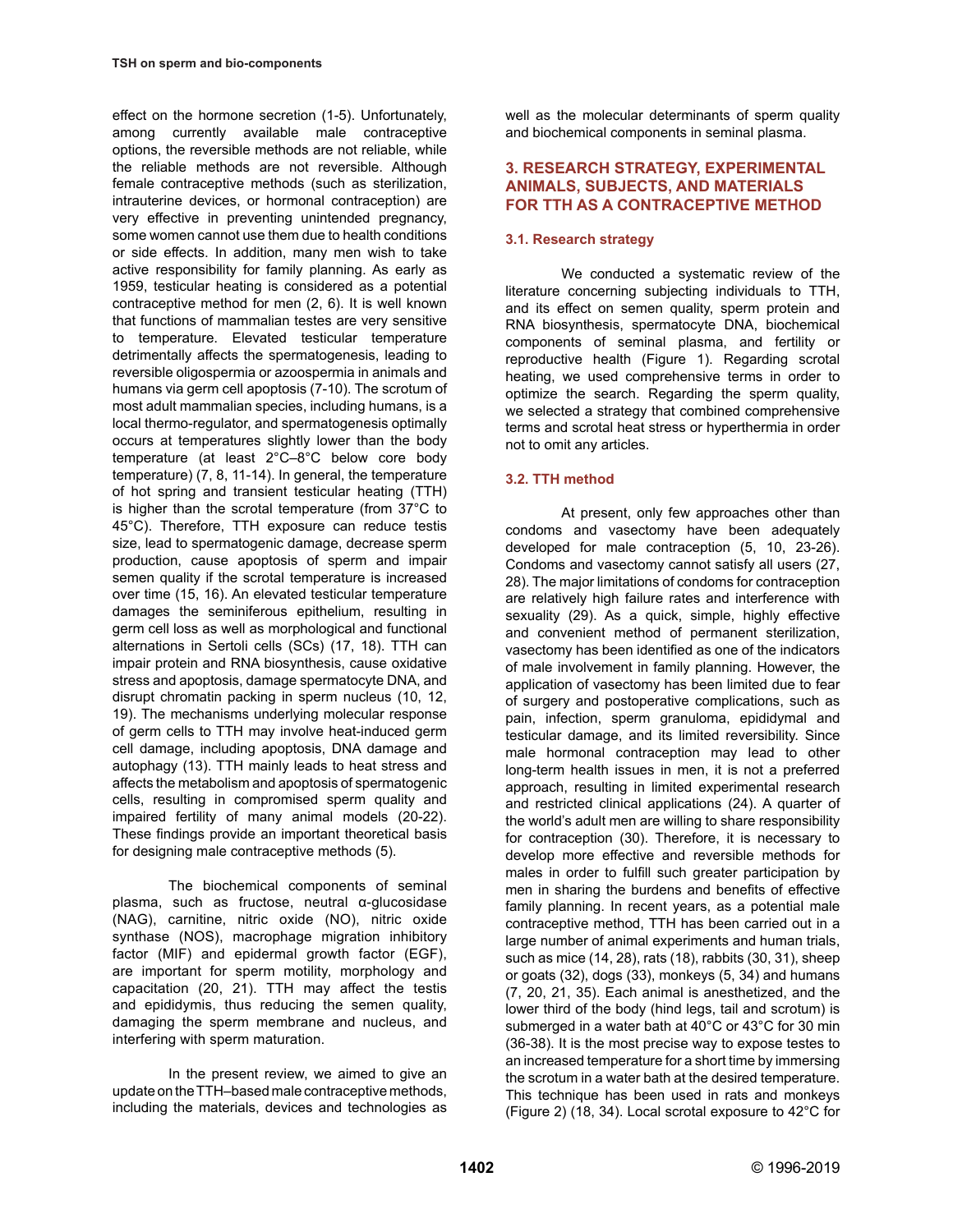

**Figure 1.** Review framework.



**Figure 2.** TTH for animals and humans. Left, water bath for monkeys. Right, designed sketch of scrotal heat stress device (heating underpants). No. 1 and 7 show the fixed belts, No. 2 shows the water bag, No. 3 shows the electric heating pad, No. 4 shows the protective layer of the water bag, No. 5 shows the thermal insulation layer and No. 6 shows the temperature probe which links with a digital display. (a) vertical section map of scrotal heat stress device, (b) cross-section map of scrotal heat stress device. This Figure is modified with permission from (21).

approximately 1 h with a home-made electric blanket is used in boars (39). In rats, scrotal temperature is altered within the range of 13-43°C by a thermode (40). Insulated bag (with layers of nylon, cotton batting, mylar, and then canvas) covers the scrotum and inguinal region, and the temperature ranges from 34.9 ± 0.3°C to 38.0 ± 0.1°C. In the scrotum of ram, an insulating bag is placed for 288 consecutive hours (32, 41, 42). TTH for men includes water bag and electric heating system (Figure 2). The electric warming bag or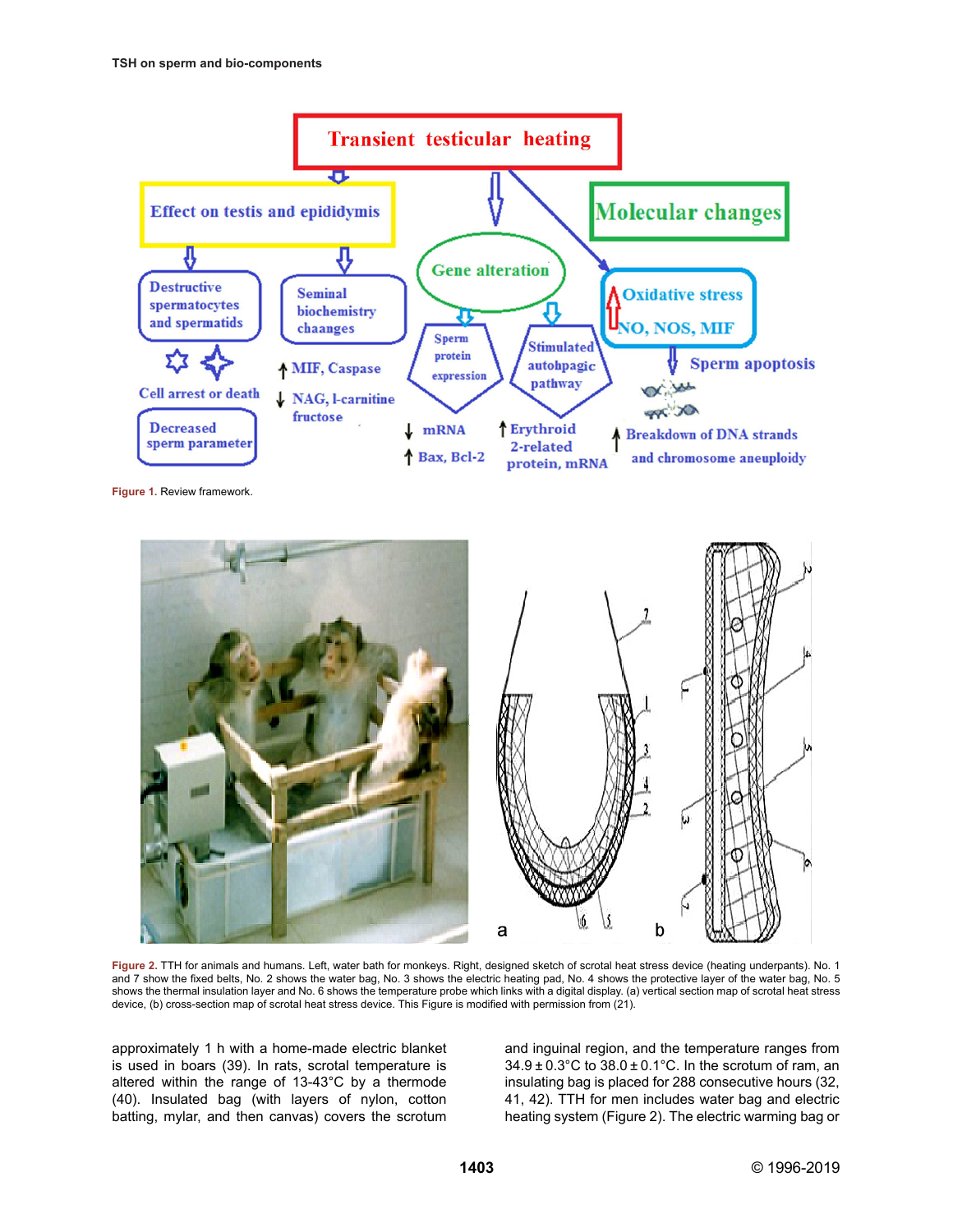

**Figure 3.** Changes in sperm parameters, DNA fragmentation and chromosomes under TTH. In addition to mice, primates such as monkey and humans are used to assess the role of TTH on spermatogenesis and male fertility. TTH leads to changes in sperm quality (e.g., sperm concentration, motility, morphology, and membrane characteristics), sperm DNA (e.g., chromosome structure, caspase activity, and acrosin), and several important biochemical substances in seminal plasma. (A) and (B) Sperm concentration (left) and motility (right) before, during and after scrotal heating. This Figure is modified with permission from (22). (C) DFI from SCSA under TTH. (D) Sperm FISH assay. (a) and (b), sperm chromosome X centromere (green), chromosome Y centromere (red) and chromosome 18 centromere (blue) specific probes. (a) Before TTH, spermatozoa with one chromosome Y (3 spermatozoa) or one chromosome X (one spermatozoon) and onechromosome 18. (b) during TTH 3 months, a spermatozoon with 2 chromosomesY and one chromosome18 (the right). (c) and (d), sperm chromosome 13 centromere (green) andchromosome 21 centromere (red) specific probes. (c) before TTH, spermatozoa with one chromosome 13 and one chromosome 21. (d) during TTH 3 months, a spermatozoon with one chromosome 13 and one chromosome 21 (the top) and a spermatozoon with two chromosomes 13 (the bottom left) and a spermatozoon with one chromosome 21.

water bag can be attached to the underpants, and the temperature is controlled (20-22). For water bath, the scrotum is immersed in a water bathtub at 43°C for 10 times (30 min each time) (20-22, 35).

### **4. EVIDENCE OF ALTERATION OF SPER-MTOGENESIS AND SPERM PARAMETERS UNDER TTH**

TTH can affect spermatogenesis and reduce semen quality. A large number of experiments on TTH have reported that local testicular heat treatment in water at 43ºC can induce reversible oligospermia or azoospermia in rodents and monkeys (5, 18, 34, 43- 45). Short-term exposure of the testes to heat results in selective, but reversible damage to the seminiferous epithelium (18, 46). TTH may damage spermatogenesis and semen quality, leading to declined fertility of many animal models (18, 44-49). Exposure of the testes to TTH, cryptorchidism or varicocele can increase the death of germ cells. Accumulated evidence indicates that a single exposure of the rat (43 ºC for 15 min) or monkey (43 ºC for 30 min) testes to heat can result in selective and reversible damage to morphology, motility and concentration of sperm (43, 47, 50). When adult male mice are exposed to whole-body heat of 37- 38°C for 8 h per day for 3 consecutive days, the sperm motility is reduced, and damage in sperm membrane is increased (51). In boars, a single heat exposure results in the decreased number of spermatozoa as well as the impaired motility and reduced proportion of normal spermatozoa (50, 52, 53). The motility and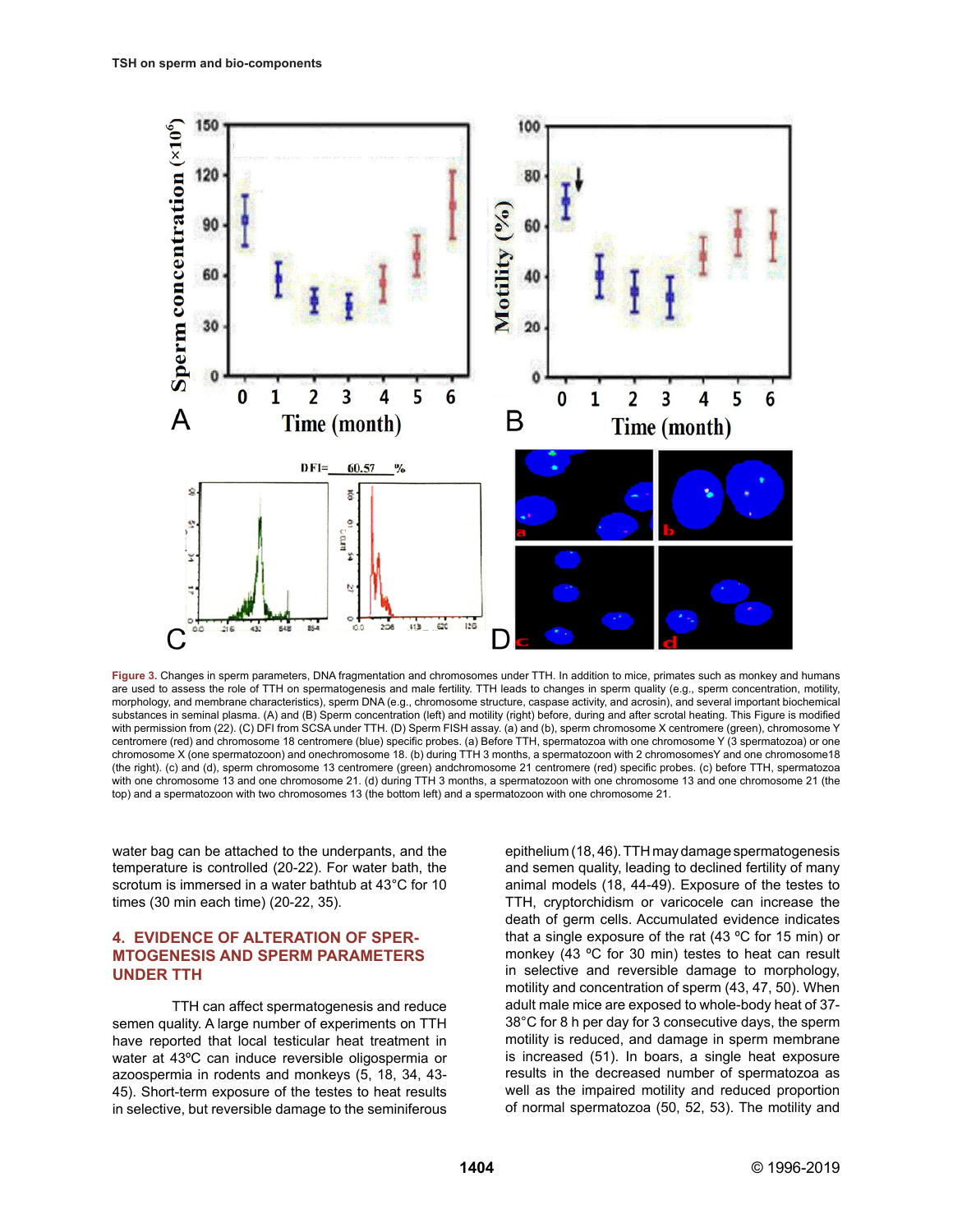proportion of normal spermatozoa may be recovered in approximately 6 weeks after TTH in boars (53, 54, 55) and 4-8 weeks in human males (7, 20-22, 35).

TTH consequently changes the concentration, motility, morphology and membrane of sperm (Figure 3). The sperm count and motility can be affected by a sauna exposure from 37 to 45 °C (19). Ahmad *et al.* (56) have reported that TTH reduces the proportion of motile and viable spermatozoa and total sperm count of men. Oligozoospermic men with a varicocele have significantly higher scrotal temperatures than normozoospermic men (15). Galil *et al.* (57) have found that exposure of one or both testes of rats to heat at 43°C for 30 min results in a significant reduction in blood flow per testis. Testicular blood flow decreases along with testicular weight loss. Parameters of rabbit spermatozoa, such as metabolic activity and motility, are largely modified after a short exposure of spermatozoa to an environment of 42°C for only 3 h (31). Experimental TTH has also been demonstrated to severely suppress spermatogenesis in several studies on rats (58), mice (59), monkeys (60) and humans (7, 20-22, 35). Therefore, TTH may be used as the potential target of contraceptive development for men (10, 12, 61-63). Spermatogenesis and parameters of sperm concentration, morphology and motility in semen samples are adversely affected by TTH. In human, the minimum sperm concentration and total sperm count can be achieved during 6 or 8 weeks of TTH, and a good reversibility is observed in the recovery period (20, 35).

# **5. EFFCTS OF TTH ON THE TESTIS, HISTOL-OGY AND GERM CELLS**

Testicular thermoregulation is important. Shortly after heat exposure, a loss in testicular weight occurs. This reduction in testicular weight can be ascribed to loss of germ cells. Although the testicular weight may be partially regained several weeks after heat exposure in the rats, the testis remains lighter than before heat exposure (64). Spermatogenesis is temperature-sensitive, and an increase of 1°C entails a 14% drop in spermatogenesis, consequently leading to poorer sperm production (65). However, elevation of testicular temperature causes testicular germinal atrophy and spermatogenic arrest in male subfertility (66). Exposure of testes to TTH can cause severe damage in the seminiferous tubules. Selective and reversible damage to the seminiferous epithelium has been found in mouse (10), rat (12), monkey (34, 65) and human testes (20-23) after exposure to 43°C. Liu *et al.* (14) have reported that after a 42°C heat shock for 30 min in mice, acidophilic, coagulated germ cells are found in the seminiferous epithelium, most spermatocytes are affected, and full of abnormal cells appear in the corpus and caput of the epididymis. Degeneration, vacuolation, disorganization,

multinucleated giant cells, destructive spermatocytes and spermatids, and hyperplasia of Leydig cells are observed in a large proportion of seminiferous tubules in the atrophic testes in mice (67). In addition, 7 days after an exposure to a 43°C water bath for 20 min or after a 2-h 42°C heat treatment for 8 days, low testicular weight and severe vacuolization of seminiferous tubules along with loss of spermatogenic cells are observed in mice, and appearance of multinucleated giant cells can be found (58, 68-70). Hamilton *et al.* (42) have reported that in rams treated with insulating bag, initial testicular degeneration as well as mild and multifocal vacuolization of SCs are observed, exhibiting a small to moderate proportion of desquamated cells containing three or more nuclei (giant cells) inside the seminiferous tubules, desquamation of germ cells and mild multifocal interstitial fibrosis. In rhesus monkeys, after TTH at 43°C for 30 min daily for 6 consecutive days, the disrupted structure of seminiferous epithelium is found on day 8 after hyperthermia with some germ cells sloughing from SCs, and most germ cells are lost from the seminiferous epithelium at days 15 and 30 after treatment (68, 71). The structure of seminiferous epithelium starts to recover between days 45 and 75, and complete recovery is found on day 90 (71). In addition, spermatogenesis and seminiferous tubule diameter are decreased after the testosterone undecanoate plus heating in fertile males (7). Among the germ cells, the types that are most vulnerable to heat are the pachytene and diplotene spermatocytes as well as the early round spermatids in humans (72). Therefore, the effects of TTH on testicular weight, seminiferous epithelium, germ cells and spermatogenesis are evident. However, these alterations can be recovered after termination of TTH. Liu *et al.* (14) have reported that after 1-week recovery period of TTH, new spermatocytes can be found in injured tubules which do not contain spermatid cells, and spermatogenesis and the morphology of all seminiferous epithelium can be completely recovered at 6 weeks after termination of TTH.

## **6. SPERM DNA DAMAGE, OXIDATIVE STRESS AND APOPTOSIS IN TTH TREAT-MENT PHASE**

### **6.1. Sperm DNA damage, oxidative stress and reactive oxygen species (ROS) after TTH treatment**

The integrity of sperm and oocyte DNA plays a fundamental role in the development and quality of embryos. Spermatozoa deliver DNA to the oocyte at fertilization. Sperm DNA fragmentation (sDF) is the most common DNA abnormality presenting in the infertile males (71) and TTH treatment procedures (11-13, 20-23). Single and double DNA strand breaks in the sperm nucleus are the main types of sDF. Indeed, there is evidence that sperm DNA breaks may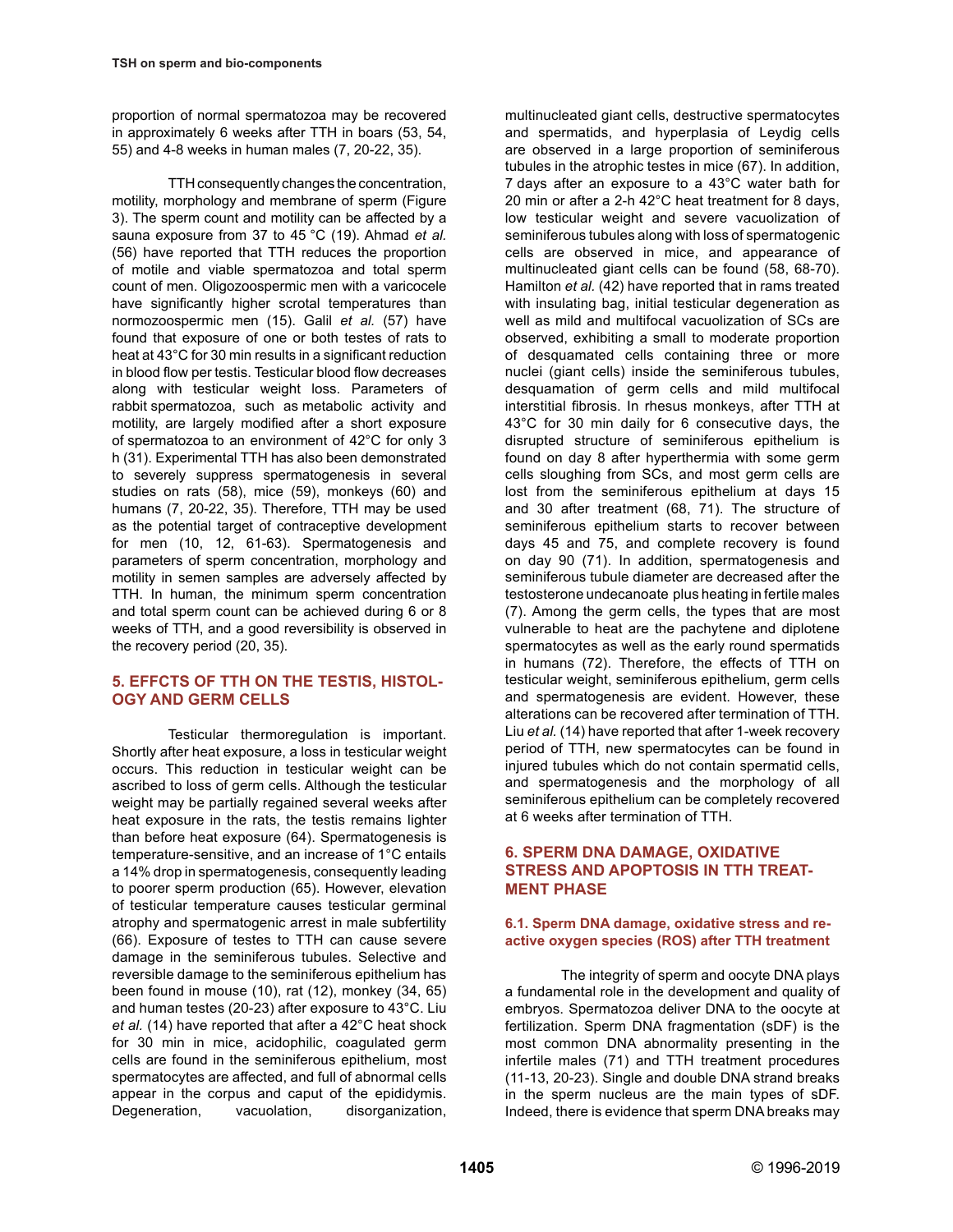originate in the testis and epididymis during transit in the ejaculatory ducts, and following ejaculation. Pathways of DNA breaks may be the beginning of sperm apoptosis, leading to endonuclease activation and a direct attack to DNA by free radicals which produce both base oxidation and strand breaks. The apoptotic process mainly occurs during spermatogenesis by affecting the testicular function and derailment of the chromatin condensation. The germ cell damage by TTH includes sperm apoptosis (8, 17, 18), DNA damage (73, 74) and generation of ROS (75-77). Under oxidative stress, ROS can cause severe damage to cellular components and increase sDF. TTH has been associated with an increase in testicular oxidative stress (35). Several studies have reported the mechanisms underlying the heat-induced alteration of semen parameters and loss of germ cell DNA integrity (7, 8, 11-13, 23). TTH to temperatures higher than the normal physiological temperature can change the structure of sperm chromatin, resulting in the disruption of spermatogenesis (78, 79). In several rodent models, testicular heat stress, including TTH and surgical induction of cryptorchidism, results in reduced testicular weights, germ cell loss and increased rate of sperm apoptosis (12, 80-82). Oxidative stress directly or indirectly causes sDF. Excessive levels of ROS can damage normal spermatozoa by inducing lipid peroxidation and DNA damage. Some studies have found a clear relationship between heat and oxidative stress (83, 84). Other studies on rams have reported a reduced integrity of sperm DNA under heat stress conditions induced by testicular insulation (32, 42). Oxidative stress is described as the main cause of sDF and may be related to protamine deficiency and sperm apoptosis (85). As a major cause of impaired spermatogenesis, TTH is greatly associated with oxidative stress and germ cell apoptosis (86). Early studies of TTH have found that DNA fragmentation remains high in cryptorchid mouse testis, suggesting that male infertility is likely caused by high sDF (17, 87). An abnormal increase in ROS levels can overwhelm local antioxidants and lead to oxidative stress (11, 88). Kanter *et al.* (38) and Park *et al.* (68) have reported a significantly decreased expression of proliferating cell nuclear antigen and an elevated activity of terminal deoxynucleotidyl transferase dUTP nick end labeling (TUNEL) (TUNEL–positive apoptotic cells) after TTH in rats and mice. Another study has indicated that TTH can cause azoospermia and oligozoospermia in monkeys by increasing the germ cell apoptosis (44). A previous study has reported elevated sperm mitochondrial ROS generation, increased sperm membrane fluidity and DNA damage, and an activated oxidative stress cascade in adult male mice exposed to an elevated ambient temperature of 35°C for 24 h (88). A slight increase in scrotal temperature caused by occupational exposure, lifestyle or cryptorchidism

can disrupt spermatogenesis and ultimately cause problems with fertility (11, 19).

#### **6.2. Effect of TTH on sperm chromosome and acrosin activity**

TTH may contribute to sperm chromosomal changes by reducing antioxidant power and increasing DNA strand breaks. The study by Sailer *et al.* (78) has suggested that scrotal exposure to 40°C in mice decreases the number of testicular haploid cells but increases the diploid germ cells, and some thermal ranges above normal allow production of sperm with compromised nuclear chromatin structure. Heat shock to spermatozoa can distort the sex chromosome (X and Y) ratio (78). The proportion of sperm aneuploidy is correlated with that of apoptotic sperm and high frequency of abnormal sperm morphology (89-91). TTH can affect sperm chromosome (22) (Figure 3) and increase in the incidence of X and Y univalents at metaphase I (92). Chao *et al.* (93) have reported that when mouse sperms are heated in a water bath at 50-95°C for 30 min, the aberrant chromosome rate is increased from 16.3% to 100%. TTH at 42°C results in the reduction of pregnancy rate, decreased placental weight and litter size, and abnormal embryonic development (10).

TTH can cause a rapid and transient suppression of spermatogenesis, and damage to the sperm DNA and acrosin. As an acrosomal protease, acrosin is synthesized as a pro-enzyme and activated into beta-acrosin during acrosin release. TTH may decrease acrosin activity in sperm (22, 35). Oxidative stress can be deleterious for DNA fragmentation and acrosin release. Acrosin plays a key role in the fertilizing capacity of human spermatozoa, and its activity directly affects the fertilization rate (94, 95). Several human studies have found that poor semen quality of infertile patients is related to a high scrotal temperature, and thermoregulatory failure-triggered heat stress can damage acrosin and increase the risk of infertility (96-98). Acrosin may act as a matrixdegrading proteinase and play an important role in sperm penetration of the zona pellucida (99, 100). In many cell types, hypoxia and oxidative stress trigger apoptosis and cell death. Heat stress may induce oxidative damage to sperm plasma membrane, sperm parameters, germ cells, the cell division of SCs, and acrosin activity (20, 101-103).

### **6.3. Effect of TTH on caspase**

Hyperthermia has detrimental effects on the testis, including DNA damage in germ cells and mature sperms, poor-quality spermatozoa, and a lengthy recovery period of the testis from TTH (10, 12). Some studies have provided evidence that the mitochondria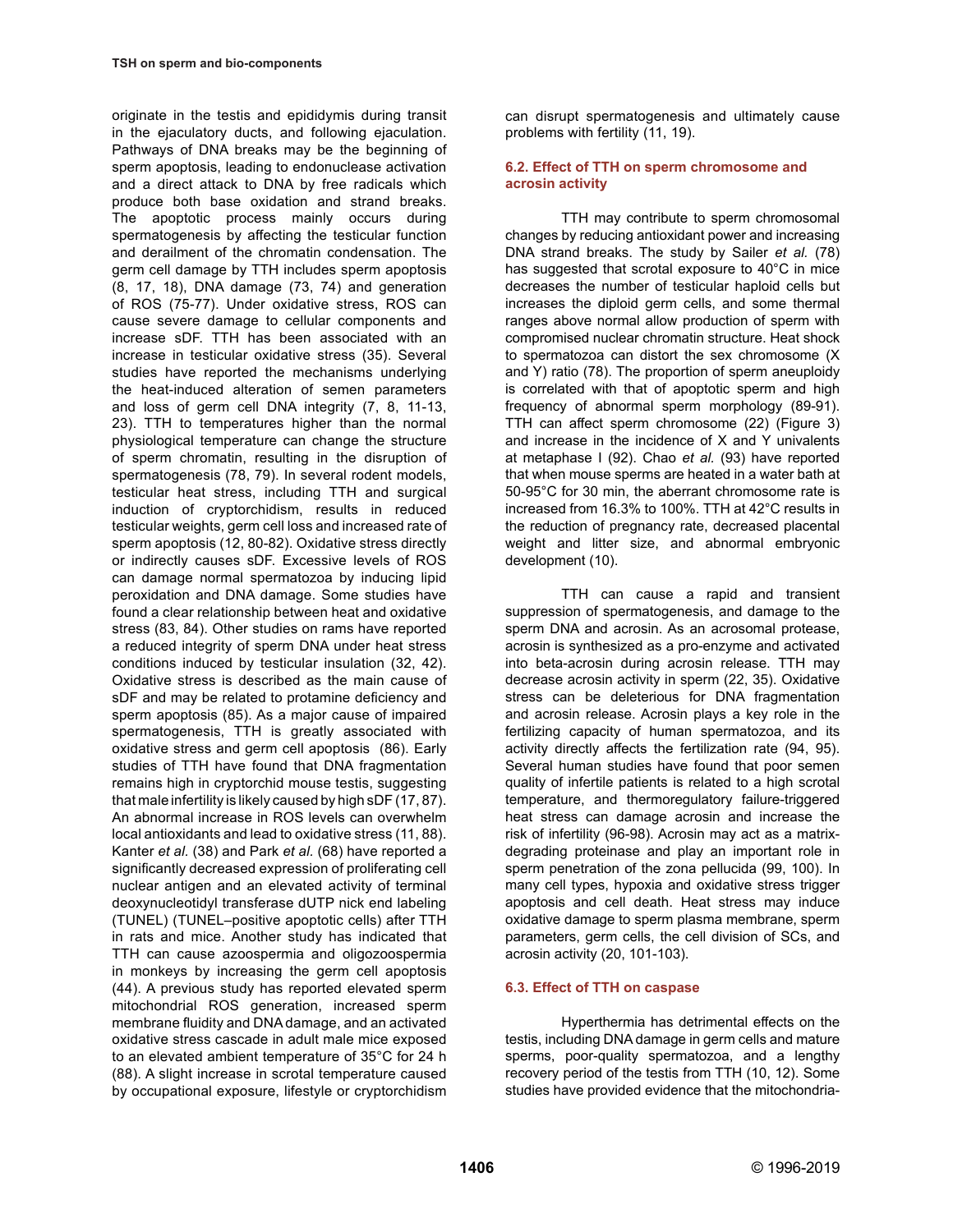dependent apoptotic pathway is involved in the activation of the initiator caspase-9 and executioner caspase-3 in heat-induced germ cell death (51, 104- 106). During apoptosis, caspase-3 cleaves the inhibitor, thereby allowing the nuclease to cut the chromatin. Caspase-3 is activated by cleavage of its proenzyme (32 kDa) to yield two active subunits p18 and p12, and the activation of caspase-3 is used as an important index of apoptosis (104, 105). In fertile males, during TTH treatment, the sperm motility, number and normal morphology are decreased, whereas the rates of sDF, abnormal chromatin condensation and the caspase-3 activity are increased, and these indicators are restored to the normal levels before the TTH in recovery period (20-22). The testis displays severe damage, and the number of cleaved caspase-3-positive germ cells per tubule is dramatically increased when mice are exposed to a single TTH treatment (42°C for 25 min) (10, 105). Wang *et al.* (105) have reported that after TTH (40°C for 2 h), the enzyme activities of caspase 3, 8 and 9 in newt testis are significantly elevated. In nonapoptotic cells, caspase-activated deoxyribonuclease is present as an inactive complex with inhibitor of caspase-activated deoxyribonuclease. Following a single mild TTH exposure (40°C or 42°C for 30 min), an increased expression of cleaved caspase-3 and a decreased expression of inhibitor of caspase-activated deoxyribonuclease are found in mouse testis. The reduced expression of inhibitor of caspase-activated deoxyribonuclease contributes to the increased activity of caspase-activated deoxyribonuclease, and this finding is consistent with the increased rate of DNA fragmentation (19). When 8-week-old mice are exposed to a single TTH (42°C for 25 min), the testes display severe damage with multinucleated giant cells, and the number of cleaved caspase-3-positive germ cells per tubule is dramatically increased (10, 12). After TTH (42 °C, 30 min) in male Balb/c mice, the number of TUNEL-positive cells (apoptotic index of spermatogenic cells) and expressions of caspase 3, 8, 9 are increased, whereas the expression of Bcl-2 AKT at the mRNA level is decreased (105). When adult mice are exposed to 37-38°C for 8 h. considerably more caspase-3-positive germ cells are found in heat-treated mice at 16 h after heat exposure compared with the controls left at 23-24°C (51). In mice treated with TTH at 43 °C for five cycles, the levels of cleaved caspase-3 and TUNEL-positive apoptotic spermatocytes are increased (12, 106, 107). However, histological examination of excised testes and epididymides for apoptotic (TUNEL and activated caspase-3) and proliferating cells (Ki-67 antigen) indicates only marginal effects of scrotal insulation on tissue morphology in adult beagle dogs (insulated with a self-made scrotal support for 48 h, 9 weeks later). It suggests that a mild TTH in dogs does not cause substantial changes in sperm quantity and quality, and canine testes and epididymides may have a higher competence to compensate such thermal stress (33).

# **7. EFFECTS OF TTH ON SPERM PROTEIN EXPRESSION, AUTOPHAGY AND MOLECU-LAR CHANGES**

Previous studies have reported the changes in sperm parameters (Figure 3), sperm apoptosis, and molecular mechanisms of TTH exposure (18, 31, 34, 108, 109). The protein expression and autophagy of heat-induced spermatogenic impairment play important and complex roles in maintaining a series of cellular functions. Within the testis, spermatogenesis is a strictly regulated, protracted and complex process, and it must, in part, be dictated by networks of many genes (110). These processes are particularly vulnerable to perturbation by genetic and environmental factors.

#### **7.1. Effect of TTH on sperm protein expression**

During the sperm development, correct timing of gene expression plays a fundamental role within biological processes. Gene expression during spermatogenesis is highly orchestrated and strictly regulated at the transcriptional and posttranscriptional levels, and the basis of male germ cell differentiation and male fertility depends on the correct gene expression patterns (111). Serial analysis of gene expression and microarray profiling of rodent testis samples and enriched cell populations have identified a large number of important genes for spermatogenesis (111- 113). Spermatogenesis related factor-2 is one of the cloned genes involved in division and differentiation of germ cells (112). The occludin expression at the protein and mRNA levels is decreased in boars under local scrotal exposure to 42°C (39). Chihara *et al.* (109) have found that heat-induced testicular damage through the MRL/MpJ-derived locus on Chr 1 may play a pivotal role in the recovery from heat-induced testicular damage, especially via the inhibition of calcification. The microRNAs (miRNAs) are small, non-coding RNAs with approximately 17-25 nucleotides in length, which act as potent posttranscriptional regulators of gene expression, and they are involved in a variety of biological processes, including cell proliferation, apoptosis and tumorigenesis. Recent studies have reported the role of miRNAs in heat stress-induced spermatogenic impairment. TTH at 43 °C for 30 min down-regulates the relative expression of coldinducible RNA binding protein at the mRNA level but up-regulates the expressions of transforming growth factor β2 and transforming growth factor β3 in mice (114), and some identified miRNAs, including miR-449a-3p, miR-92a-1-5p, miR-423-3p and miR-128-3p, have been closely correlated with apoptosis of germ cells (115). Heat shock proteins (HSPs) can protect cells from harmful stress and regulate cell apoptosis (8). Most proteins in spermatozoa are formed before spermatid DNA condensation, and mature spermatozoa exhibit almost no protein synthesis. Therefore, the alteration of protein levels in spermatozoa can largely reflect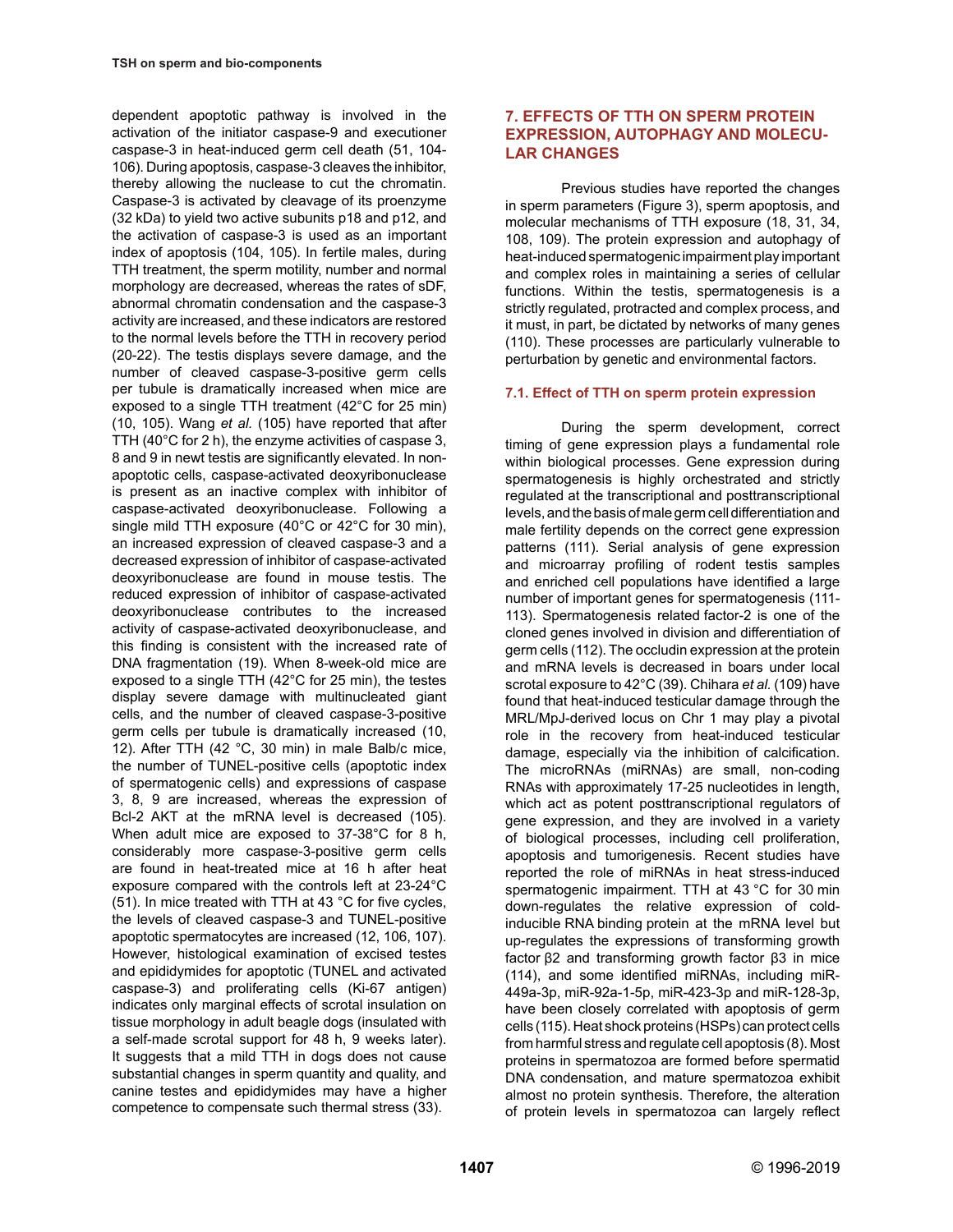the effect of hyperthermia on spermatogenesis, not only on spermatozoa itself. These proteins modulate the correct folding of stress-induced misfolded proteins and protect germ cells and spermatozoa from apoptosis (8, 19). A sufficient increase in blood flow may not support an increased metabolism in the testes after heat stress, and the germ cells may be under relatively hypoxic conditions (12). Zhang *et al.* (73) have demonstrated that besides initiating apoptotic pathways, heat also induces autophagic pathways in germ cells. The expression of autophagy-related gene 7 is positively correlated with the level of autophagy in germ cells. TTH induces lipid droplet accumulation and up-regulates the expression of adipose differentiationrelated protein (14). The expressions of Bax and Bcl-2 at the protein and mRNA levels can be increased after local testicular heating (42°C, 1 h) in boar testis (116). TTH can cause the apoptosis of germ cells by regulating the expressions of Bax and Bcl-2 at the protein level. In the mouse SC line, the expression of RNA binding motif protein 3 is increased or decreased within 12 h after temperature shift from 37 °C to 32 °C or 39 °C, respectively (117).

#### **7.2. Autophagy and apoptosis of sperm or germ cells in TTH treatment phase**

As a survival, lysosomal degradation and tightly regulated pathway for the clearance and recycling of damaged cytoplasmic organelles or cellular components, autophagy plays fundamental roles in cellular homeostasis (118-122). ROS can induce various cellular responses, including apoptosis, programmed necrosis and autophagy, depending on the cellular setting. During the response to sublethal stress and autophagy, cells undergo rapid changes to adapt their metabolism and protect themselves against potential damage. This is orchestrated through a multifaceted cellular program and evolutionarily conserved physiological process, and it can serve as a cell survival pathway, suppressing apoptosis (120- 123). Autophagy has been shown to engage in a complex interplay with apoptosis and to promote cell survival because nucleotides, amino acids and free fatty acids can be generated during the degradation of cellular contents and then recycled and reused for macromolecular synthesis and ATP generation (73, 123). In the testis, autophagic pathway can be stimulated by multiple forms of cellular stress, including nutrient or growth factor deprivation, hypoxia, ROS, DNA damage, protein aggregates, chemical insults, withdrawal of gonadotropin or testosterone, heat, radiation, damaged organelles, or intracellular pathogens (69, 73, 123). Hyperthermia causes germ cell death by oxidative stress in testes, triggering antioxidant signals, including autophagy and nuclear factor erythroid 2-related factor 2. Under a 2-h heat treatment at 42°C for 8 days, heat exposure increases the expression of erythroid 2-related factor 2 at the

protein and mRNA levels in male mice, and the testes may be protected by the autophagy inducer (69). Varicocele is in chronic state of heat stress and can lead to impaired spermatogenesis by apoptotic and autophagic pathways. Moreover, apoptotic markers (active caspases 3/7 and DNA fragmentation) and autophagic markers (autophagy-related gene 7 and light chain 3 proteins) are significantly up-regulated in infertile men with varicocele compared with fertile individuals (124). In heat-treated (water bath at 42°C for 15 min) mice, besides initiating apoptotic pathways, autophagic pathways are also induced in germ cells, and TTH results in several specific features of the autophagic process, including autophagosome formation and the conversion of light chain 3-I to light chain 3-II (73). Recently, Chen *et al.* (125) have reported that supplementation of methylmercury may induce germ cell apoptosis of rats through oxidative stress and autophagy. Horibe *et al.* (119) have observed high levels of autophagy in stages VII–VIII of the spermatogenic cycle, and autophagy is specifically up-regulated in SCs of adult rats under stress of ethanol treatment. The up-regulation of autophagy is a specific stage, and it may be related to androgen receptor suppression, mitochondrial damage, lipid accumulation, and phagocytosis of apoptotic cells. Autophagy and endocytosis can efficiently transport transcription factors, adhesion molecules, or secreted factors. Mitochondrial-ER contact sites are important in autophagosome formation and have been recently recognized as a major mechanism in the regulation of self-renewal and differentiation of stem cells as well as a regulator of cell migration (119). Scrotal insulation in boars can damage meiotic germ cells due to changes in the integrity of the blood-testis barrier (BTB), which induce apoptosis, autophagy and DNA damage in the germ cells (126).

# **7.3. Molecular changes in TTH**

Zhu *et al.* have reported the cellular and molecular mechanisms of TTH in murine testis (127), showing that 108 proteins are differentially expressed between the heat shock tissues and the control mouse testes, and 36 proteins are identified by comparing with the control reference map. Some of the proteins may be early molecular targets responsible for suppression of spermatogenesis induced by TTH in rhesus monkeys and humans (127). Another study has also investigated the molecular mechanisms underlying the heat-induced suppression of spermatogenesis in human testis, and found 32 and 26 differentially expressed proteins at week 2 and week 9 after TTH treatment, respectively (128). Heterogeneous nuclear ribonucleoprotein H1 is an anti-apoptotic protein that can regulate the expressions of other heatinduced proteins (128). After TTH, mice exhibit an increased expression of hypoxia-inducible factor 1 alpha (Hif1 $\alpha$ ) at the mRNA level and a translocation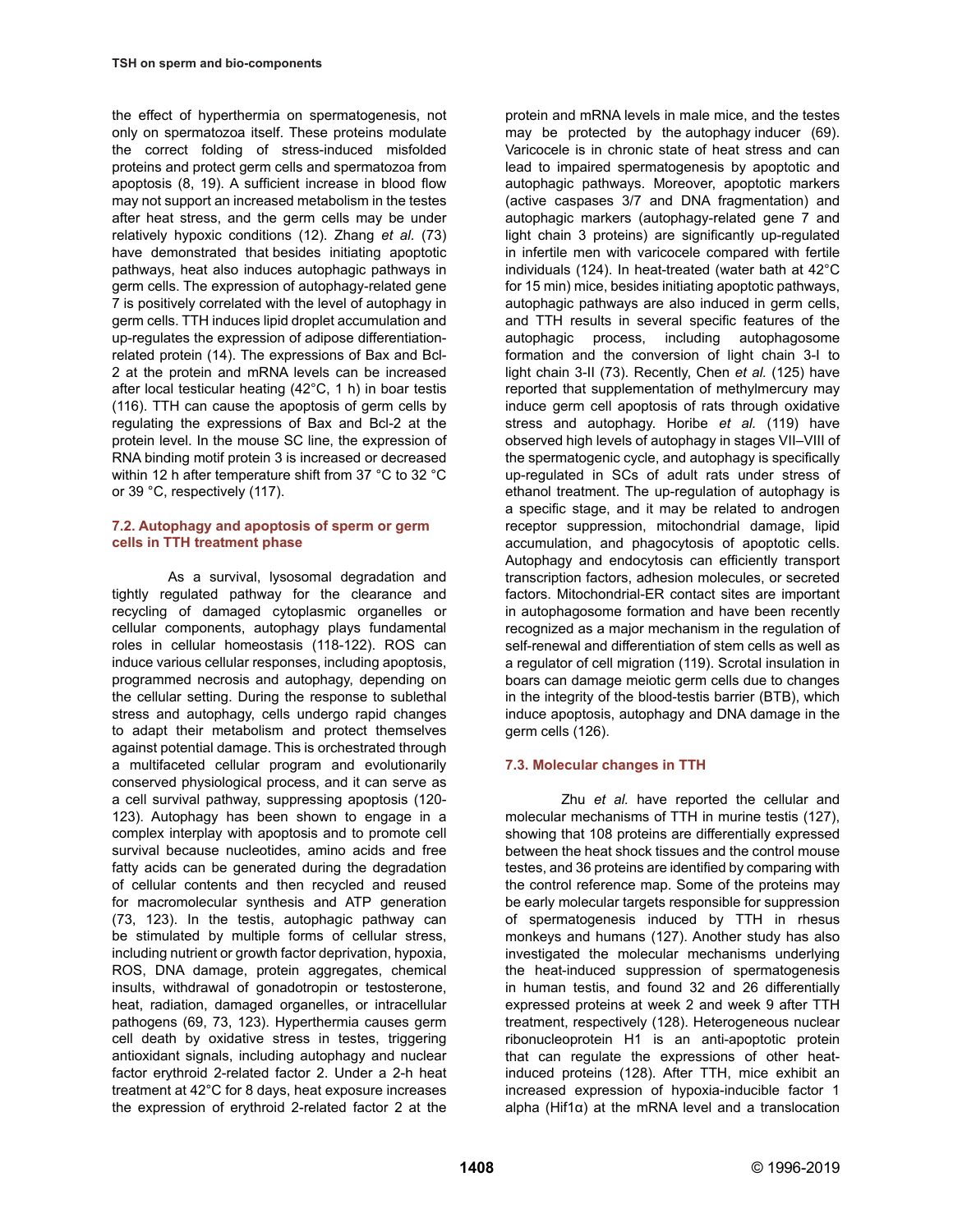of Hif1α protein to the germ cell nucleus (12). TTH alters the expression levels of various genes in a complex manner, accompanied with post-translational modification and protein localization, and altered gene expressions will lead to changes in the protein composition of spermatocytes. However, another study has found an increased Hif1α expression at the mRNA level in spermatozoa after sauna exposure (19). Hif1α is a transcription factor, its target gene is involved in vasodilation, angiogenesis and glycolysis, and it can induce the expression of vascular endothelial growth factor. Hikim *et al.* (129) have found that the initiation of apoptosis in wild-type mice is preceded by a redistribution of Bax from a cytoplasmic to paranuclear localization in heat-susceptible germ cells. The relocation of Bax is accompanied by sequestration of ultra-condensed mitochondria into paranuclear areas of apoptotic germ cells, and cytosolic translocation of mitochondrial cytochrome C and Bax is associated with activation of the initiator caspase-9 and the executioner caspase-3 (129).

Sertoli-Sertoli and Sertoli-germ cells are the specialized junctions at contact sites of seminiferous epithelium, and they play pivotal roles in spermatogenesis. Cai *et al.* (102) have reported that after a TSH (43°C for 30 min) treatment for 24- 48 h, the expressions of tight junction components of occludin, claudin-3 and zonula occludens-1 (ZO-1) are decreased, whereas the claudin-11 expression at the mRNA level is increased, and the protein localization of occludin and ZO-1 is lost from the BTB site. A transient induction of transforming growth factor-β2, -3 and p38 mitogen-activated protein kinase activation may lead to the reversible BTB disruption by TTH. In humans, HSPs (such as HSP70 and HSF1) and mitochondria functions are upregulated, and Bcl-2, mitofusin-2 and spermatozoaassociated antigen 6 are down-regulated in TTH treatment (130). Chen *et al.* (34) have reported that the expression of androgen receptor in primary monkey SCs is dramatically decreased during TTH. The expressions of adherens junction-associated molecules of N-cadherin and beta-catenin, and tight junction-associated molecule ZO-1 are decreased in 24-48 h by TTH treatment, and the intermediate filament vimentin is up-regulated in 6-48 h. The expressions of androgen receptor and Wilms' tumor gene 1 are dramatically decreased during TTH. Both proteins completely disappear immediately after termination of TTH treatment and begin to recover after 6 h (34). The androgen receptor plays a crucial role in the heat-induced reversible change in BTB via the partitioning-defective protein polarity complex, which may be the mechanism of TTH underlying a reversible disruption of the BTB (59). When the androgen receptor is over-expressed in SCs using an adenovirus, the heat stress-induced down-regulation of BTB-associated proteins of ZO- 1, N-cadherin, E-cadherin, α-catenin and β-catenin is partially rescued. Ablation of androgen receptor by RNAi or flutamide treatment (an androgen receptor antagonist) in SCs can inhibit the recovery of BTBassociated protein expression after TTH treatment of 43°C. The recovery of BTB permeability induced by temporal heat stress may be regulated by the androgen receptor in mice (59). TTH can change the expressions of some protein components in the spliceosome and result in a reversible dysfunction of RNA splicing in its target pre-mRNAs in animal and human males.

As stress-responsive proteins, HSPs are the most prominent group of proteins involved in folding and unfolding of other proteins. The most important event in stressed cells is the synthesis of a highly conserved family of proteins, such as HSPs. HSPs play an important role in the homeostasis, apoptosis regulation and the maintenance of various physiological processes. HSPs are considered to be essential factors in animal reproduction and required for spermatogenesis, and they also protect cells from environmental hazards, such as heat, radiation, and chemicals (131, 132). The expressions of HSPs are regulated by heat shock transcription factors (HSFs) for their cytoprotective functions during cellular stress. Proper spermatogenesis can be maintained by cooperation of different HSFs. For example, knockout cooperation of HSF1 and HSF2 results in meiosis arrest and spermatocyte apoptosis (131, 132). Elevated testicular temperatures can induce activation of HSF1. Activation of HSF1 by heat shock initiates apoptosis of spermatogenic cells, leading to infertility of males. In the male germ cells (spermatocytes), caspase-3 dependent apoptosis is induced upon HSF1 activation, and spermatogenic cells are actively eliminated (133, 134). In addition to the up-regulation of HSF1, which in turn increases HSP production, other up-regulated genes include those responsible for apoptosis, cell adhesion and signal transduction during TTH. Rockett *et al.* (135) have used DNA microarrays to interrogate the expressions of 2, 208 genes and thousands more expressed sequence tags (ESTs) in mouse testis. Of these genes, 27 are up-regulated and 151 are down-regulated after TTH (135). TTH can reduce the expressions of antioxidant-related enzymes, spermatogenesis-related proteins and sex hormone receptors (androgen receptor, luteinizing hormone receptor and follicle-stimulating hormone receptor) in rats (136). Heat increases oxidative stress, affects mitochondria and results in DNA damage, eventually leading to spermatozoal apoptosis. The expressions of steroidogenic acute regulatory protein and HspB10 genes are decreased by long-term heat stress via the expressions of steroidogenic pathway and small HSPs in rat testis at 38°C for 9 weeks (137). TTH may adversely induce effects on sperm parameters and gene expression. TTH has effects on expressions of Bax,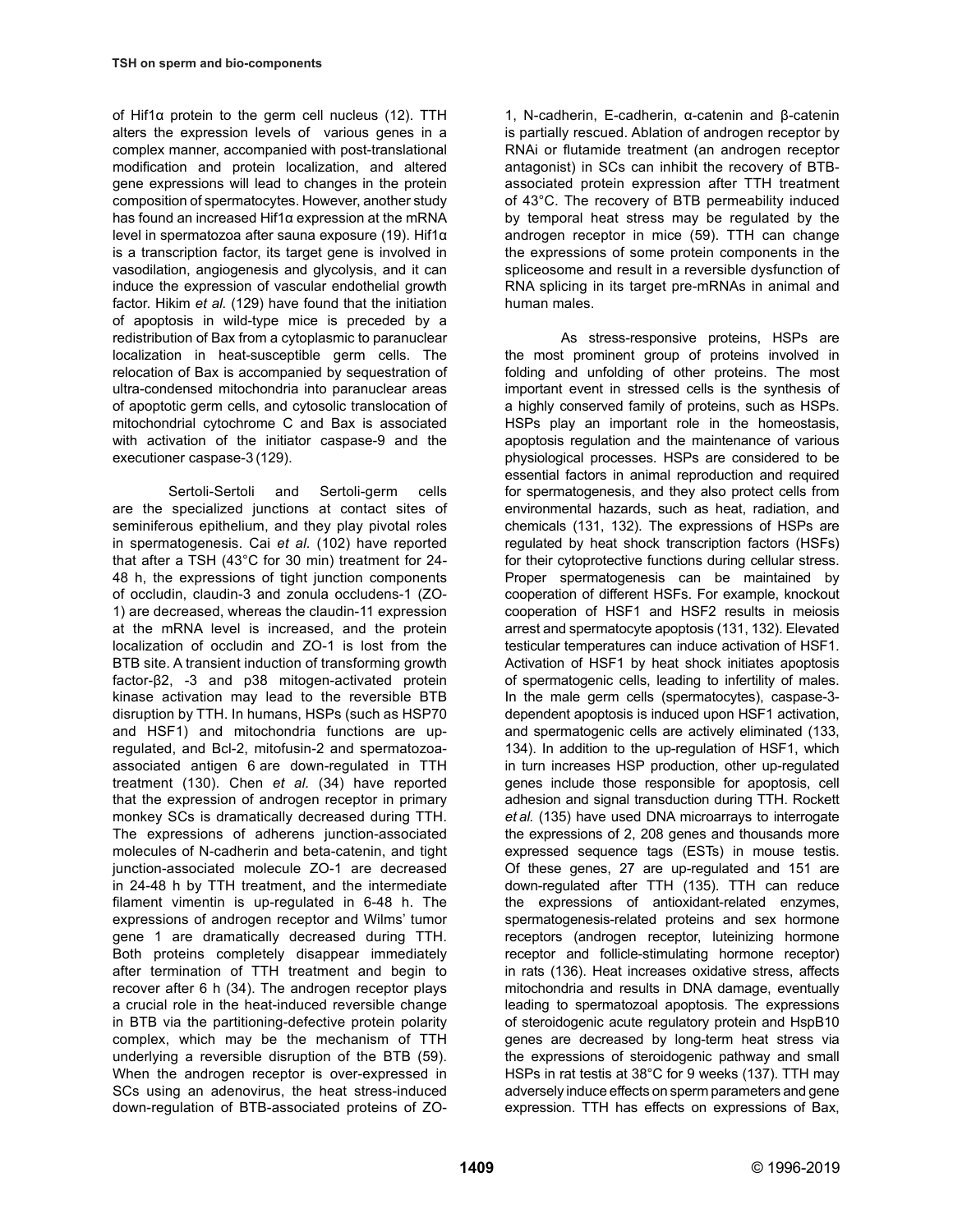Bcl-2 and sperm parameters in male mice. Bcl-2 family members may induce sperm apoptosis under heat stress (138). Fas/FasL is another important cell death pathway. When Fas/FasL is activated and caspase-3 is cleaved, the cell apoptotic rate is decreased (139).

# **8. EFFECT OF TTH ON EPIDIDYMIS AND SEMINAL BIOCHEMISTRY**

Spermatozoa are produced in the testis, which acquire the maturation ability in the epididymis. The caput and corpus of the epididymis as well as the epididymal fluids play a critical role in sperm maturation (140, 141). During the epididymal transit, spermatozoa undergo critical changes in structure and function. Some of biochemical substances and proteins in epididymal fluid, such as fructose, NAG, L-carnitine, MIF, EGF and dipeptidyl HSP, are the key factors for maturation and function of epididymal sperm (22, 23, 142-146).

### **8.1. Effect of TTH on epididymal proteins**

Numerous studies have investigated the effect of TTH on spermatogenesis and sperm maturation (143, 144, 146). In epididymis, strong staining signal of HSP10 is detected in pseudostratified columnar epithelium (144). A total of 270 proteins may participate in epididymal sperm maturation, and 34 epididymal milieu proteins contribute to the composition of seminal fluid proteomes (146). Wang *et al.* (143) have identified the key heat stress-associated sperm maturation proteins in the rat caput epididymal fluids responsible for sperm maturation, and demonstrated 21 proteins corresponding to 29 differential protein spots, including 10 down-regulated and 11 up-regulated proteins in heat-treated rats. In ram epididymis, 17 seminal plasma proteins are affected by treatment, actin, albumin, HSP 70 kDa, protein DJ-1 and so on in seminal plasma are up-regulated, and some of proteins, such as dipeptidyl peptidase 3 and isoforms of HSP 90 kDa, are downregulated after scrotal insulation. Expressions of most such proteins return to normal levels after scrotal insulation for 113 days (146). Changes in seminal plasma proteome by heat challenge may be correlated with variations in semen parameters, such as sperm protection, maturation and fertilization.

### **8.2. Effect of TTH on epididymal sperm**

TSH can affect epididymal spermatozoa. The TTH-treated epididymal sperm has lower sperm-zona pellucida binding and oocyte penetrating capacity. These effects are first seen at 1 week, and then they become more prominent at 2 weeks after heat exposure (147). In another study, mice exposed to whole-body heat show lower motility and membrane changes of sperm obtained from the cauda epididymis (148). In a previous study, when TTH is applied to male mice at 42°C for 30 min, the sperm count, motility and viability are reduced, and a sex ratio distortion occurs in epididymal spermatozoa (149).

# **8.3. Effect of TTH on NO and NOS**

When the TTH causes sperm apoptosis and changes in the testis, the epididymal microenvironment is also destroyed in a short time, thereby altering the contents of semen biochemical substances (20). ROS are metabolites of NO, playing a role in many physiological functions of sperm. NO is a free radical produced by most cells, including human male and female reproductive tracts, and it is an important regulator in many physiologic processes and a well-known oxidative stress agent that directly inhibits mitochondrial respiration and DNA synthesis. Shiraishi and Naito (150) and Carreira *et al.* (151) have both reported that NO is synthesized through the enzymatic conversion of L-arginine to L-citrulline by NOS. Many previous studies have shown that mature human spermatozoa synthesize NO by up-regulating NOS which exists in at least three distinct isoforms, neural NOS (nNOS), endothelial NOS (eNOS) and inducible NOS (iNOS). Three distinct isoforms of NOS are localized in the sperm head and midpiece (152, 153). Cellular injury and apoptosis occur in various cell systems through the up-regulation of iNOS to increase NO synthesis (154-157). It has been reported that various physiologic activities via different signaling pathways, including the cyclic guanosine monophosphate (cGMP)-protein kinase G and mitogen-activated protein kinase pathway, can be regulated by lower concentrations of NOS (158, 159). At low concentrations, NO stimulates guanylate cyclase activity and triggers the formation of cyclic guanosine monophosphate. Higher concentrations of NO produced by iNOS interact with thiol groups (158). At higher concentrations of NOS, the molecule can promote the germ cell apoptosis through peroxynitrite, which is generated by a reaction between NO and superoxide (160). High concentrations of NO have injurious effects on sperm properties, such as motility, morphology, and DNA stability, which can increase apoptosis and block all sperm functions (161- 163). Intracellular NO, a free radical, is a factor that physiologically regulates spermatozoa function and pathophysiology of male reproductive system (164, 165). Previous study has well documented the role of NO in multiple signal transduction pathways of male germ cells, such as capacitation and acrosome reaction (AR), and activation of apoptosis signaling is negatively correlated with NO production (166). The signaling for iNOS expression may be similar to that induced by cellular injury and apoptosis. This concept is supported by the evidence that a significant loss of  $q$ erm cells is caused by up $\square$  requlation of testicular iNOS and the seminiferous epithelium damage after treatment with endotoxin lipopolysaccharides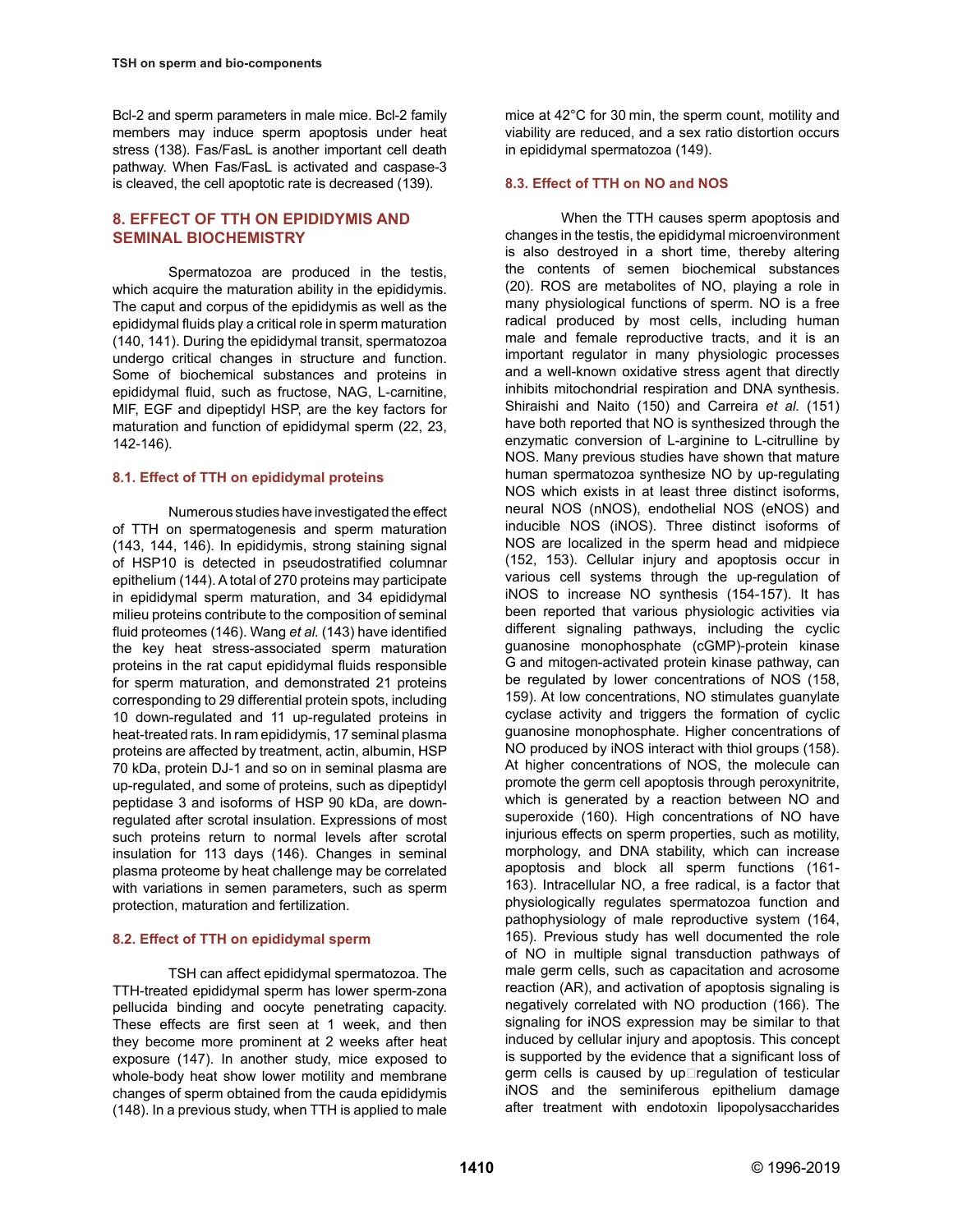(167-169). iNOS may play a functional role in spermatogenesis via apoptosis, leading to reduced sperm count in monkeys (170). Low concentrations of NO improve the motility of mouse (171), hamster (172) and human (173, 174) spermatozoa, as well as the zona pellucida-binding ability of human spermatozoa. Maturity of human spermatozoa has been correlated with active NO production by NOS and inactivated apoptosis signaling, indicating a rather anti-apoptotic effect of NO. NO may be enough to affect the fecundity potential *in vivo* (171, 175). A previous study by our group (21) has shown that the levels of NO and NOS in semen are negatively correlated with sperm concentration, motile and progressive motile sperm and normal morphological sperm, but positively correlated with sDF and caspase-3 activity during TTH in human.

### **8.4. Effect of TTH on MIF**

NO, NOS and MIF are important regulators in many physiologic processes (21, 22). MIF is a well-known pro-inflammatory mediator with important functions in human reproduction and prostatic physiology. As a T-cell cytokine, MIF is present in large quantities in human semen and it is transferred to spermatozoa during the epididymal transit, which has been correlated with sperm maturation and stability (176-178). A higher level of MIF is found in epididymis and associated with spermatozoa, prostasomes as well as the soluble fraction (179). Eickhoff *et al.* (180) have suggested that MIF plays an important role in the maturation process of rat sperm during epididymal transit. Some studies have indicated that MIF is secreted by the Leydig cells of the testis, and it is a constituent of seminal fluid (177, 181, 182). Interestingly, the expression of sperm-associated MIF has been negatively correlated with the proportion of motility in different semen samples (183). Komori *et al.* (184) have reported that MIF in seminal plasma is higher in patients with abnormal AR. Therefore, MIF in seminal plasma may negatively affect sperm function. Our group has reported (21, 22) that the MIF level is negatively correlated with conventional sperm parameters and NAG in seminal plasma but positively correlated with sDF index.

#### **8.5. Changes in seminal NAG, L-carnitine and EGF**

Apart from proteins, seminal plasma also contains several small molecular substances, which are shown to play active role in sperm maturation/ protection processes. Seminal NAG, L-carnitine and fructose are regarded as the reliable biochemical parameters to examine epididymal patency, ejaculatory duct obstruction, and prostate and seminal vesicle function or its hypoplasia (184-188). They are used for the diagnosis of sperm function and obstructive azoospermia.

Fructose in seminal plasma is synthesized and secreted by the seminal vesicles and accessory sex glands. It is the major carbohydrate source in seminal plasma and essential for normal sperm motility (189, 190). Rao *et al.* (35) have reported that fructose and zinc concentrations in TTH procedures show no significant differences compared with their baseline levels. Such finding may be explained by that during TTH, only the scrotum is immersed into the warm water, therefore the seminal vesicles are not affected by TTH.

Epididymis is the main source of NAG in semen. The neutral form of alpha-glucosidase is the main active ingredient. NAG is correlated with the location of epididymal obstruction in men with azoospermia, which helps to locate obstructive positions (22, 130, 186, 191). The NAG level remains very low in seminal plasma of epididymal duct obstruction or ejaculatory duct occlusion. NAG is considered as the best index of epididymal function, and it is correlated with human sperm concentration and motility (184, 192). In infertile oligoasthenozoospermic men with varicocele, the seminal alpha-1, 4-glucosidase activity is correlated with sperm count, sperm motility and serum testosterone (193). Varicocele causes a reduction in NAG activity by the epididymis, and the NAG level is correlated with the quality of the sperm membrane and nucleus (194). Watanabe *et al.* (195) have suggested that sDF index is correlated with neutral NAG activity, and the determination of NAG activity is a valuable tool in the diagnosis and would also aid in the prognosis.

Spermatozoa undergo post-gonadal modifications in the epididymis to acquire fertilizing ability. In epididymal plasma, high-molecular-weight proteins and small molecules, such as free-Lcarnitine, convert the gametes into functional cells (196). As a small polar molecule present in high concentrations in mammalian seminal plasma, L-carnitine plays roles (only L-isomer) in acyl chain translocation and regulation of β-oxidation of fatty acid chains in mitochondria (197). More than 94% of the free carnitine originates from the epididymis, and free carnitine does not originate from seminal vesicles, but rather flows into the seminal fluid via the ductus deferens (198). The L-carnitine level in seminal plasma plays an essential role in maintaining male fertility, and it is correlated with sperm count, total motility and normal morphology, which can be taken as a biochemical index for the clinical treatment of male infertility as well as for the study on the mechanisms of male reproduction (198, 199). L-carnitine has effective superoxide anion radical scavenging, hydrogen peroxide scavenging, total reducing power and metal chelating activities on ferrous ions (200). Carnitine is effective in infertility treatment, and it improves male reproductive capacity in adulthood (201).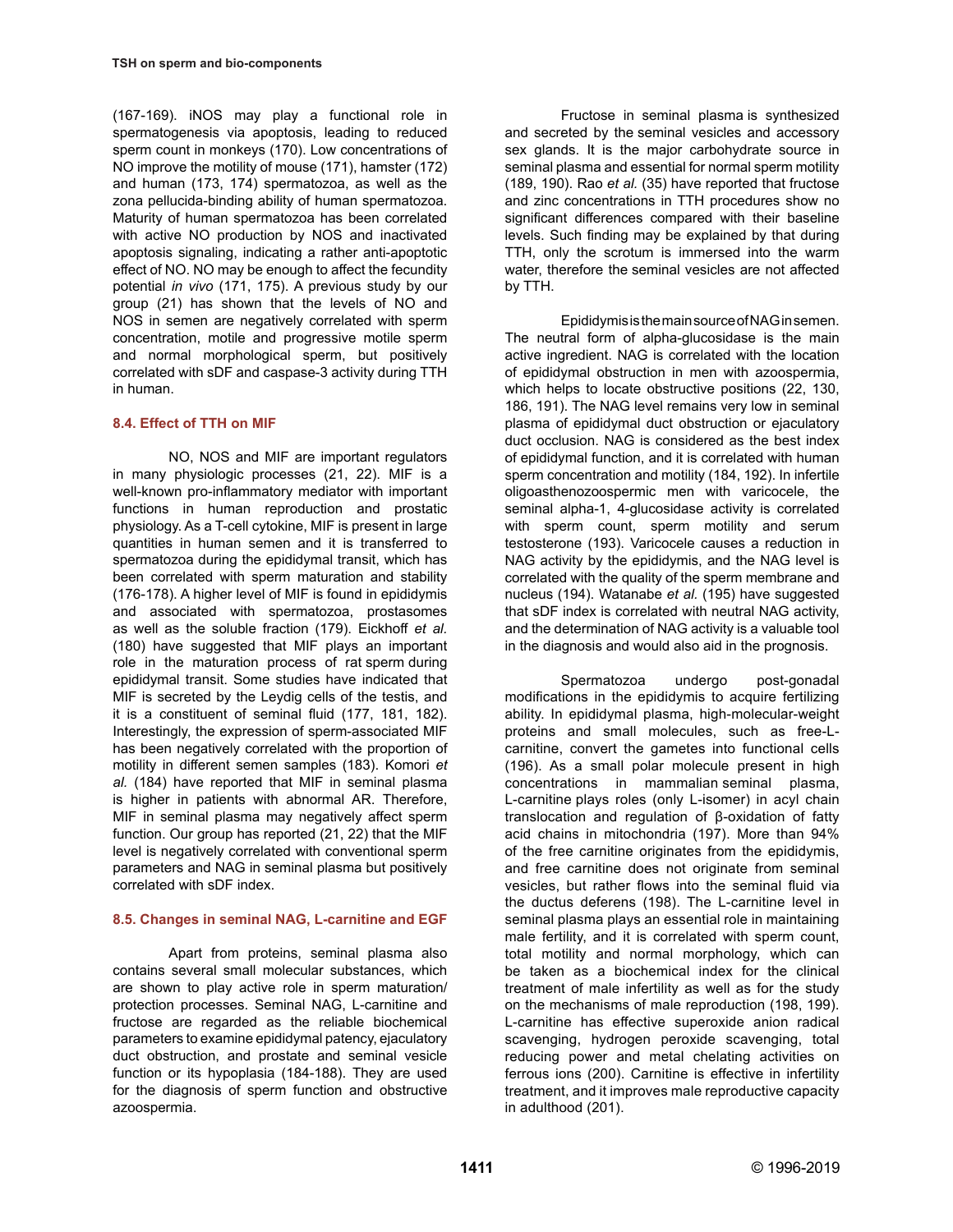Our group (22, 142) has reported that during TTH, the NAG activity and L-carnitine level in the semen are decreased, whereas the levels of MIF and DNA fragmentation are increased. These findings indicate that TTH may affect the testis and epididymis, thereby reducing the seminal quality measures and impairing the quality of the sperm membrane and nucleus. An experimental trial consisting of 20 male volunteers reveals no significant variation in the three biochemical markers, seminal NAG, fructose and zinc concentration, before and after TTH (35). This finding may be attributed to that the functions of epididymis and accessory sex gland are not severely affected by TTH, or the number of the subjects in the clinical trial is small. Seminal plasma zinc, fructose and NAG are the functional indexes of prostate, seminal vesicle and epididymis, respectively. During TTH, prostate and seminal vesicles are farther away from heating bag or warm bath than testes and epididymis. The heat has less influence on the first two organs. Therefore, their functions are less affected.

EGF is a low-molecular-weight polypeptide that is mainly produced by submandibular and parotid glands (142, 202). It is known that EGF affects both male and female reproduction and may play some roles in testicular steroidogenesis (199). Some authors have observed that EGF has either no effect or an inhibitory/ negative effect on the human sperm cell capacitation and/or AR, especially at higher concentrations (203, 204). In the semen, EGF is mainly produced by prostate (205, 206). Zhang *et al.* (142) have suggested that the content of seminal EGF is not changed in the TTH process, and it may be because TSH for men is placed to the scrotum and not to the prostate. Therefore, it is necessary to assess changes in EGF in semen upon TTH treatment in future studies.

# **9. CONCLUSIONS**

As a male contraceptive method, TTH has potential advantages and feasibility. Obvious changes are observed in testis, epididymis, sperm DNA, chromosomes, mRNA and protein expression, autophagy, oxidative stress and apoptosis of germ cells, and seminal plasma biochemistry after TTH. Sperm concentration, motility, normal morphology and acrosin activity during TTH are decreased, whereas sDF and chromosomal aneuploidy are increased. TTH is correlated with the generation of oxidative stress and ROS. The rate of sperm chromosomal aneuploidy is correlated with sperm concentration, motility, morphology, membrane, and DNA integrity, caspase-3 and acrosin activities. The alteration of sperm DNA, chromosomes, mRNA and protein expression, autophagy, oxidative stress, apoptosis and molecular biology after TTH may be caused by increased levels of NO, NOS and MIF or reduced levels of NAG and L-carnitin in seminal plasma. Given that TTH is a reversible process, and further studies are needed to design contraceptive methods based on TTH.

## **10. ACKNOWLEDGMENT**

Zhen-Ya Fang, Wei Xiao and Su-Ren Chen contributed equally to this work. This study was approved by the national "12th Five-year Plan" of Science and Technology Support (No: 2012BAI31B08). The authors would like to thank Doctor Zhi-Da Shi for their help in English language of this paper.

# **11. REFERENCES**

- 1. B. P. Setchell: Possible physiological bases for contraceptive techniques in the male. *Hum Reprod*, 9(6), 1081-7 (1994) [DOI: 10.1093/oxfordjournals.humrep.a138637](https://doi:10.1093/oxfordjournals.humrep.a138637)
- 2. R. Mieusset and L. Bujan: The potential of mild testicular heating as a safe, effective and reversible contraceptive method for men. *Int J Androl*, 17(4), 186-91 (1994) [DOI: 10.1111/j.1365-2605.1994.tb01241.x](https://doi:10.1111/j.1365-2605.1994.tb01241.x)
- 3. S. T. Page, J. K. Amory and W. J. Bremner: Advances in male contraception. *Endocr Rev*, 29(4), 465-93 (2008) [DOI: 10.1210/](https://doi:10.1210/er.2007-0041) [er.2007-0041](https://doi:10.1210/er.2007-0041)
- 4. E. A. McLaughlin and R. J. Aitken: Is there a role for immunocontraception? *Mol Cell Endocrinol*, 335(1), 78-88 (2011) [DOI: 10.1016/j.mce.2010.04.004](https://doi:10.1016/j.mce.2010.04.004)
- 5. Y. X. Liu: Temperature control of spermatogenesis and prospect of male contraception. *Front Biosci (Schol Ed)*, 2, 730-55 (2010) [DOI: 10.2741/s97](https://doi:10.2741/s97)
- 6. A. M. Henken, G. R. Kleinhout and W. van der Hel: The effect of environmental temperature on immune response and metabolism of the young chicken. 1. Effect of intramuscular injection on heat production. *Poult Sci*, 61(3), 503-9 (1982) [DOI: 10.3382/ps.0610503](https://doi:10.3382/ps.0610503)
- 7. C. Wang, Y. G. Cui, X. H. Wang, Y. Jia, A. Sinha Hikim, Y. H. Lue, J. S. Tong, L. X. Qian, J. H. Sha, Z. M. Zhou, L. Hull, A. Leung and R. S. Swerdloff: transient scrotal hyperthermia and levonorgestrel enhance testosterone-induced spermatogenesis suppression in men through increased germ cell apoptosis. *J Clin Endocrinol Metab*, 92(8), 3292-304 (2007) [DOI: 10.1210/jc.2007-0367](https://doi:10.1210/jc.2007-0367)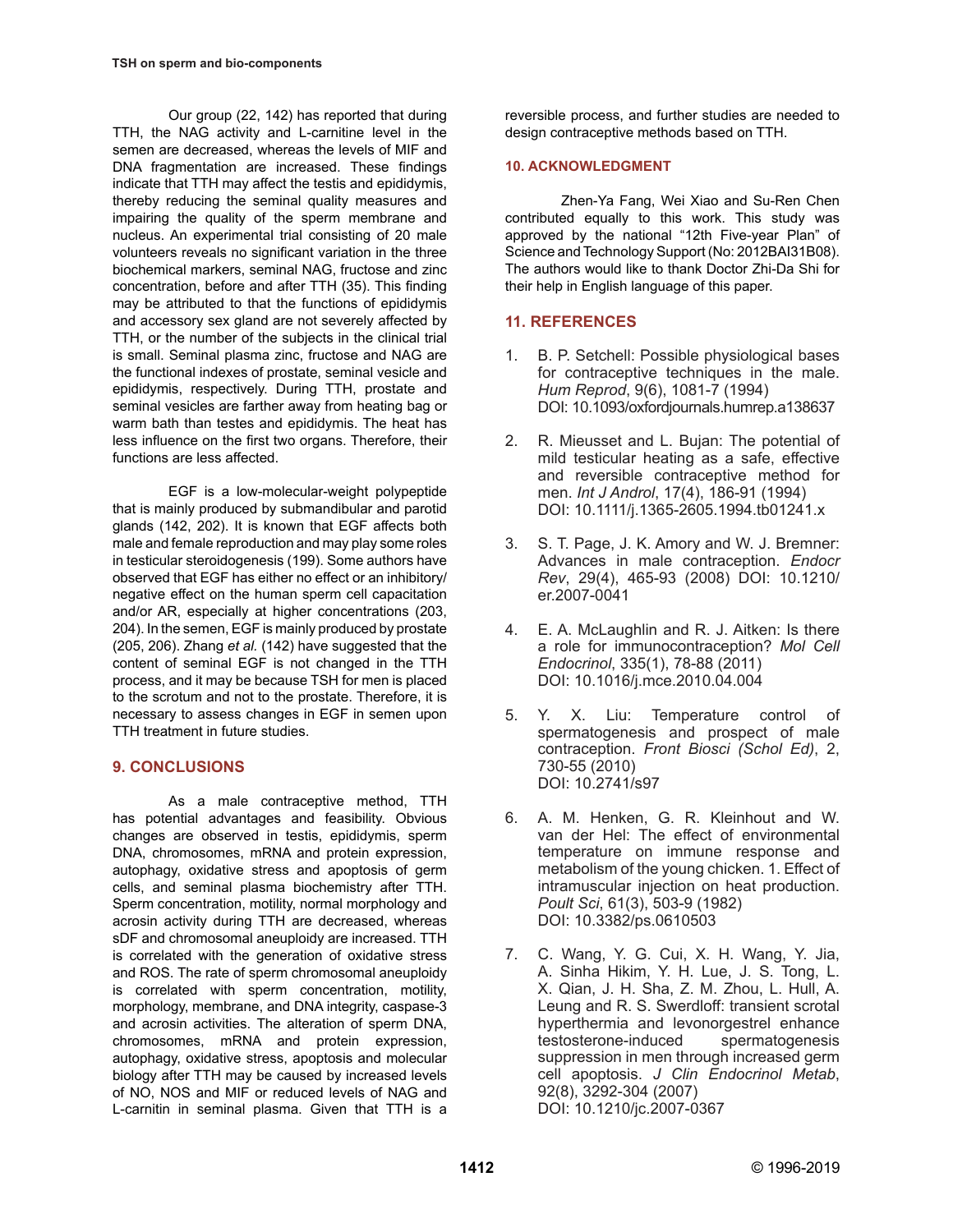- 8. Y. H. Lue, B. L. Lasley, L. S. Laughlin, R. S. Swerdloff, A. P. Hikim, A. Leung, J. W. Overstreet and C. Wang: Mild testicular hyperthermia induces profound transitional spermatogenic suppression through increased germ cell apoptosis in adult cynomolgus monkeys (Macaca fascicularis). *J Androl*, 23(6), 799-805 (2002) [DOI: 10.1002/j.1939-4640.2002.tb02336.x](https://doi:10.1002/j.1939-4640.2002.tb02336.x)
- 9. B. Kim, H. J. Cooke and K. Rhee: DAZL is essential for stress granule formation implicated in germ cell survival upon heat stress. *Development*, 139(3), 568-78 (2012) [DOI: 10.1242/dev.075846](https://doi:10.1242/dev.075846)
- 10. C. Paul, A. A. Murray, N. Spears and P. T. Saunders: A single, mild, transient scrotal heat stress causes DNA damage, subfertility and impairs formation of blastocysts in mice. *Reproduction*, 136(1), 73-84 (2008) [DOI: 10.1530/REP-08-0036](https://doi:10.1530/REP-08-0036)
- 11. S. Banks, S. A. King, D. S. Irvine and P. T. Saunders: Impact of a mild scrotal heat stress on DNA integrity in murine spermatozoa. *Reproduction*, 129(4), 505-14 (2005) [DOI: 10.1530/rep.1.00531](https://doi:10.1530/rep.1.00531)
- 12. C. Paul, S. Teng and P. T. Saunders: A single, mild, transient scrotal heat stress causes hypoxia and oxidative stress in mouse testes, which induces germ cell death. *Biol Reprod*, 80(5), 913-9 (2009) [DOI: 10.1095/biolreprod.108.071779](https://doi:10.1095/biolreprod.108.071779)
- 13. D. Durairajanayagam, A. Agarwal and C. Ong: Causes, effects and molecular mechanisms of testicular heat stress. *Reprod Biomed Online*, 30(1), 14-27 (2015) [DOI: 10.1016/j.rbmo.2014.09.018](https://doi:10.1016/j.rbmo.2014.09.018)
- 14. M. Liu, L. Qi, Y. Zeng, Y. Yang, Y. Bi, X. Shi, H. Zhu, Z. Zhou and J. Sha: Transient scrotal hyperthermia induces lipid droplet accumulation and reveals a different ADFP expression pattern between the testes and liver in mice. *PLoS One*, 7(10), e45694 (2012) [DOI: 10.1371/journal.pone.0045694](https://doi:10.1371/journal.pone.0045694)
- 15. A. Jung and H. C. Schuppe: Influence of genital heat stress on semen quality in humans. *Andrologia*, 39(6), 203-15 (2007) [DOI: 10.1111/j.1439-0272.2007.00794.x](https://doi:10.1111/j.1439-0272.2007.00794.x)
- 16. A. Jung, F. Leonhardt, W. B. Schill and H. C. Schuppe: Influence of the type of

undertrousers and physical activity on scrotal temperature. *Hum Reprod*, 20(4), 1022-7 (2005) [DOI: 10.1093/humrep/deh697](https://doi:10.1093/humrep/deh697)

- 17. Y. Yin, K. L. Hawkins, W. C. DeWolf and A. Morgentaler: Heat stress causes testicular germ cell apoptosis in adult mice. *J Androl*, 18(2), 159-65 (1997) [DOI: 10.1002/j.1939-4640.1997.tb01896.x](https://doi:10.1002/j.1939-4640.1997.tb01896.x)
- 18. Y. H. Lue, A. P. Hikim, R. S. Swerdloff, P. Im, K. S. Taing, T. Bui, A. Leung and C. Wang: Single exposure to heat induces stagespecific germ cell apoptosis in rats: role of intratesticular testosterone on stage specificity. *Endocrinology*, 140(4), 1709-17 (1999) [DOI: 10.1210/endo.140.4.6.629](https://doi:10.1210/endo.140.4.6.629)
- 19. A. Garolla, M. Torino, B. Sartini, I. Cosci, C. Patassini, U. Carraro and C. Foresta: Seminal and molecular evidence that sauna exposure affects human spermatogenesis. *Hum Reprod*, 28(4), 877-85 (2013) [DOI: 10.1093/humrep/det020](https://doi:10.1093/humrep/det020)
- 20. M. H. Zhang, Z. D. Shi, J. C. Yu, Y. P. Zhang, L. G. Wang and Y. Qiu: Scrotal heat stress causes sperm chromatin damage and cysteinyl aspartate-spicific proteinases 3 changes in fertile men. *J Assist Reprod Genet*, 32(5), 747-55 (2015) [DOI: 10.1007/s10815-015-0451-0](https://doi:10.1007/s10815-015-0451-0)
- 21. M. H. Zhang, A. D. Zhang, Z. D. Shi, L. G. Wang and Y. Qiu: Changes in levels of seminal nitric oxide synthase, macrophage migration inhibitory factor, sperm DNA integrity and Caspase-3 in fertile men after scrotal heat stress. *PLoS One*, 10(10), e0141320 (2015) [DOI: 10.1371/journal.pone.0141320](https://doi:10.1371/journal.pone.0141320)
- 22. M. H. Zhang, L. P. Zhai, Z. Y. Fang, A. N. Li, Y. Qiu and Y. X. Liu: Impact of a mild scrotal heating on sperm chromosomal abnormality, acrosin activity and seminal alpha-glucosidase in human fertile males. *Andrologia* (2018) [DOI: 10.1111/and.12985](https://doi:10.1111/and.12985)
- 23. Y. X. Liu: Control of spermatogenesis in primate and prospect of male contraception. *Arch Androl*, 51(2), 77-92 (2005) [DOI: 10.1080/01485010490485768](https://doi:10.1080/01485010490485768)
- 24. S. R. Chen, A. Batool, Y. Q. Wang, X. X. Hao, C. S. Chang, C. Y. Cheng and Y. X. Liu: The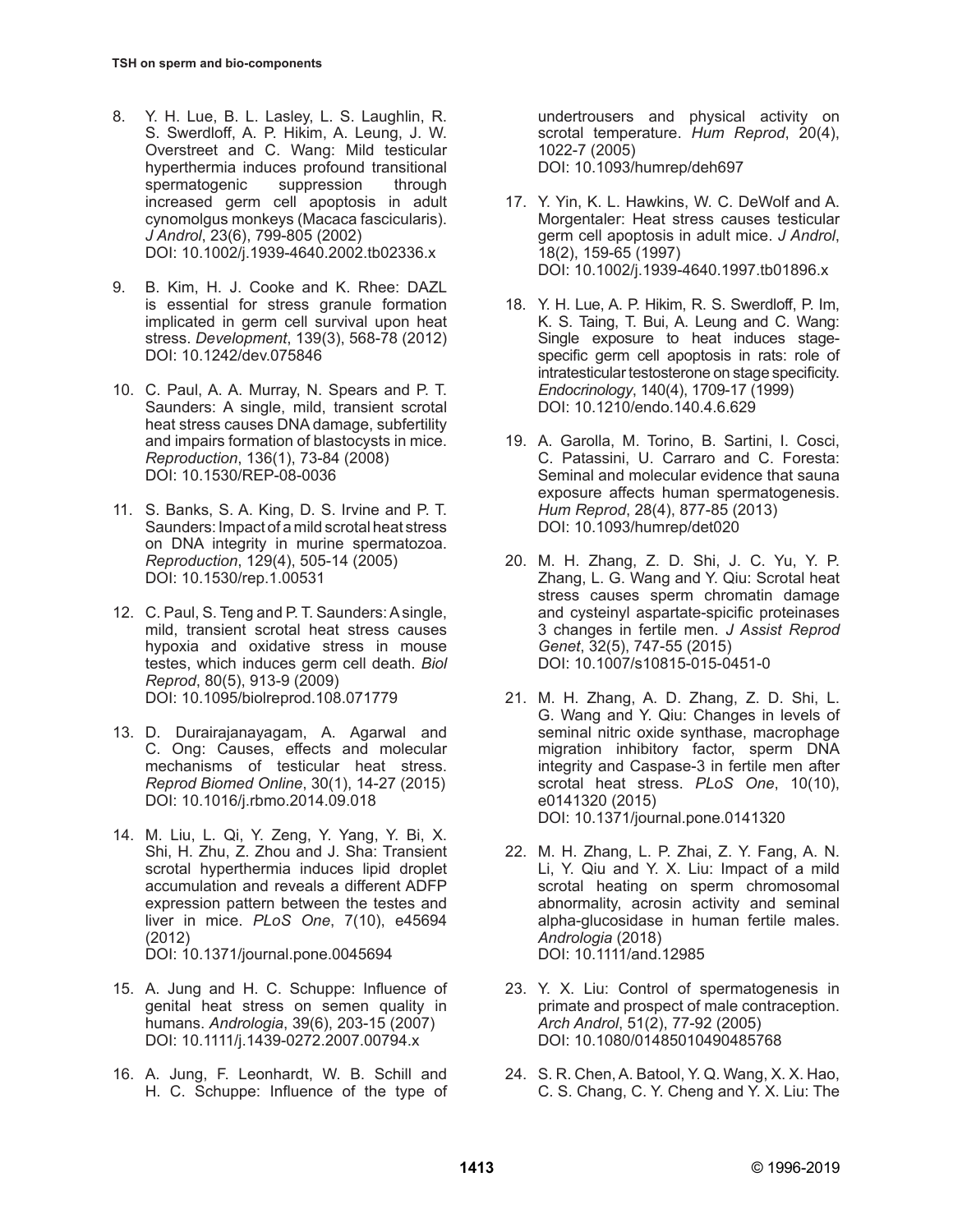control of male fertility by spermatid-specific factors: searching for contraceptive targets from spermatozoon's head to tail. *Cell Death Dis*, 7(11), e2472 (2016) [DOI: 10.1038/cddis.2016.344](https://doi:10.1038/cddis.2016.344)

- 25. E. Nieschlag and A. Henke: Hopes for male contraception. *Lancet*, 365(9459), 554-6 (2005) [DOI: 10.1016/S0140-6736\(05\)17924-0](https://doi:10.1016/S0140-6736(05)17924-0)
- 26. Q. Yu, X. Q. Mei, X. F. Ding, T. T. Dong, W. W. Dong and H. G. Li: Construction of a catsper1 DNA vaccine and its antifertility effect on male mice. *PLoS One*, 10(5), e0127508 (2015) [DOI: 10.1371/journal.pone.0127508](https://doi:10.1371/journal.pone.0127508)
- 27. J. Stover, J. E. Rosen, M. N. Carvalho, E. L. Korenromp, H. S. Friedman, M. Cogan and B. Deperthes: The case for investing in the male condom. *PLoS One*, 12(5), e0177108 (2017) [DOI: 10.1371/journal.pone.0177108](https://doi:10.1371/journal.pone.0177108)
- 28. L. Li, J. Shao and X. Wang: Percutaneous no-scalpel vasectomy via one puncture in China. *Urol J*, 11(2), 1452-6 (2014) [DOI: 10.22037/uj.v11i2.2053](https://doi:10.22037/uj.v11i2.2053)
- 29. M. Mullinax, S. Sanders, B. Dennis, J. Higgins, J. D. Fortenberry and M. Reece: How condom discontinuation occurs: interviews with emerging adult women. *J Sex Res*, 54(4-5), 642-650 (2017) [DOI: 10.1080/00224499.2016.1143440](https://doi:10.1080/00224499.2016.1143440)
- 30. D. Waller, D. Bolick, E. Lissner, C. Premanandan Reversibility of Vasalgel male contraceptive in a rabbit model. *Basic Clin Androl*, 27, 8 (2017) [DOI: 10.1186/s12610-017-0051-1](https://doi:10.1186/s12610-017-0051-1)
- 31. M. Sabes-Alsina, O. Tallo-Parra, M. T. Mogas, J. M. Morrell and M. Lopez-Bejar: Heat stress has an effect on motility and metabolic activity of rabbit spermatozoa. *Anim Reprod Sci*, 173, 18-23 (2016) [DOI: 10.1016/j.anireprosci.2016.08.004](https://doi:10.1016/j.anireprosci.2016.08.004)
- 32. J. S. Fleming, F. Yu, R. M. McDonald, S. A. Meyers, G. W. Montgomery, J. F. Smith and H. D. Nicholson: Effects of scrotal heating on sperm surface protein PH-20 expression in sheep. *Mol Reprod Dev*, 68(1), 103-14 (2004) [DOI: 10.1002/mrd.20049](https://doi:10.1002/mrd.20049)
- 33. H. Henning, C. Masal, A. Herr, K. Wolf, C. Urhausen, A. Beineke, M. Beyerbach, S. Kramer and A. R. Gunzel-Apel: Effect of short-term scrotal hyperthermia on spermatological parameters, testicular blood flow and gonadal tissue in dogs. *Reprod Domest Anim*, 49(1), 145-57 (2014) [DOI: 10.1111/rda.12244](https://doi:10.1111/rda.12244)
- 34. M. Chen, H. Cai, J. L. Yang, C. L. Lu, T. Liu, W. Yang, J. Guo, X. Q. Hu, C. H. Fan, Z. Y. Hu, F. Gao and Y. X. Liu: Effect of heat stress on expression of junction-associated molecules and upstream factors androgen receptor and Wilms' tumor 1 in monkey sertoli cells. *Endocrinology*. 149(10):4871- 82 (2008)
- 35. M. Rao, X. L. Zhao, J. Yang, S. F. Hu, H. Lei, W. Xia and C. H. Zhu: Effect of transient scrotal hyperthermia on sperm parameters, seminal plasma biochemical markers, and oxidative stress in men. *Asian J Androl*, 17(4), 668-75 (2015) [DOI: 10.4103/1008-682X.146967](https://doi:10.4103/1008-682X.146967)
- 36. D. S. Hwang, H. G. Kim, S. Park, N. D. Hong, J. H. Ryu and M. S. Oh. Capsaicin attenuates spermatogenic cell death induced by scrotal hyperthermia through its antioxidative and anti-apoptotic activities. *Andrologia*. 49(5) (2017) [DOI: 10.1111/and.12656](https://doi:10.1111/and.12656)
- 37. A. Kheradmand, O. Dezfoulian and M. Alirezaei: Ghrelin regulates Bax and PCNA but not Bcl-2 expressions followingscrotalhyperthermiain the rat. *Tissue Cell*, 44(5), 308-15 (2012) [DOI: 10.1016/j.tice.2012.04.009](https://doi:10.1016/j.tice.2012.04.009)
- 38. M. Kanter, C. Aktas and M. Erboga: Heat stress decreases testicular germ cell proliferation and increases apoptosis in short term: an immunohistochemical and ultrastructural study. *Toxicol Ind Health*, 29(2), 99-113 (2013) [DOI: 10.1177/0748233711425082](https://doi:10.1177/0748233711425082)
- 39. Z. Zhang, X. Fan, H. Xi, R. Ji, H. Shen, A. Shi and J. He: Effect of local scrotal heating on the expression of tight junction  $\Box$ associated molecule Occludin in boar testes. *Reprod Domest Anim*, 53(2), 458-62 (2018) [DOI: 10.1111/rda.13131](https://doi:10.1111/rda.13131)
- 40. R. F. Hellon and N. K. Misra: Neurones in the dorsal horn of the rat responding to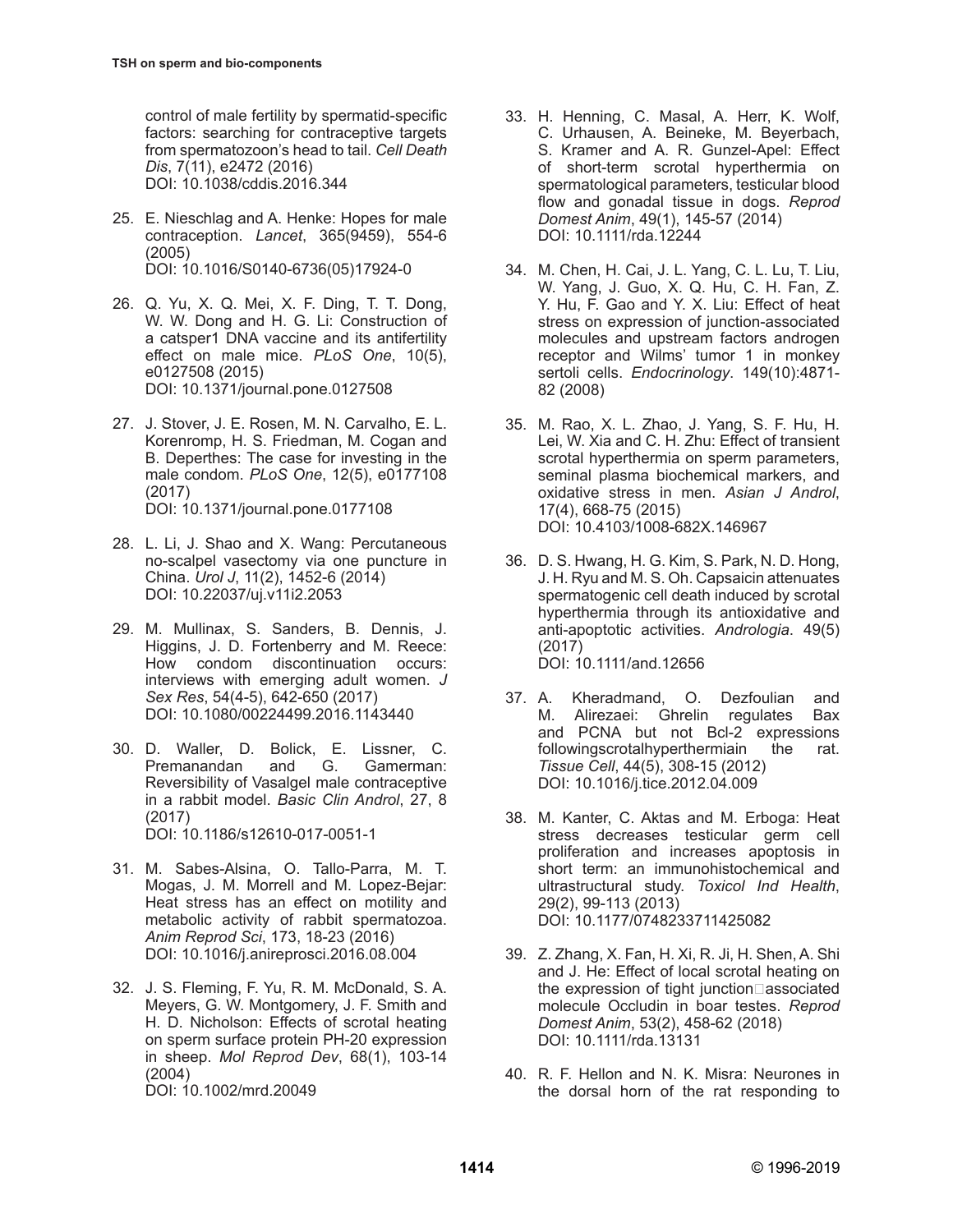scrotal skin temperature changes. *J Physiol*, 232(2), 375-88 (1973)

- 41. T. R. Hamilton, C. M. Mendes, L. S. de Castro, P. M. de Assis, A. F. Siqueira, J. C. de Delgado, M. D. Goissis, T. Muiño-Blanco, J. Á. Cebrián-Pérez, M. Nichi, J. A. Visintin and M. E. Assumpção: Evaluation of lasting effects of heat stress on sperm profile and oxidative status of ram semen and epididymal sperm. *Oxid Med Cell Longevity*, 2016, 12 (2016) [DOI: 10.1155/2016/1687657](https://doi:10.1155/2016/1687657)
- 42. T. R. D. S. Hamilton, A. F. P. Siqueira, L. S. de Castro, C. M. Mendes, J. C. Delgado, P. M. de Assis, L. P. Mesquita, P. C. Maiorka, M. Nichi, M. D. Goissis, J. A. Visintin and M. E. O. D. Á. Assumpção: Effect of Heat Stress on Sperm DNA: Protamine Assessment in Ram Spermatozoa and Testicle. *Oxid Med Cell Longev*, 2018, 5413056 (2018) [DOI: 10.1155/2018/5413056](https://doi:10.1155/2018/5413056)
- 43. Y. Lue, A. P. Hikim, C. Wang, M. Im, A. Leung and R. S. Swerdloff: Testicular heat exposure enhances the suppression of spermatogenesis by testosterone in rats: the "two-hit" approach to male contraceptive development. *Endocrinology*, 141(4), 1414- 24 (2000)

[DOI: 10.1210/endo.141.4.7.416](https://doi:10.1210/endo.141.4.7.416)

44. Y. Lue, C. Wang, Y. X. Liu, A. P. Hikim, X. S. Zhang, C. M. Ng, Z. Y. Hu, Y. C. Li, A. Leung and R. S. Swerdloff: Transient testicular warming enhances the suppressive effect of testosterone on spermatogenesis in adult cynomolgus monkeys (Macaca fascicularis). *J Clin Endocrinol Metab*, 91(2), 539-45 (2006)

[DOI: 10.1210/jc.2005-1808](https://doi:10.1210/jc.2005-1808)

- 45. X. S. Zhang, Y. H. Lue, S. H. Guo, J. X. Yuan, Z. Y. Hu, C. S. Han, A. P. Hikim, R. S. Swerdloff, C. Wang and Y. X. Liu: Expression of HSP105 and HSP60 during germ cell apoptosis in the heat-treated testes of adult cynomolgus monkeys (macaca fascicularis). *Front Biosci*, 10, 3110-21 (2005) [DOI: 10.2741/1767](https://doi:10.2741/1767)
- 46. B. P. Setchell: The Parkes Lecture. Heat and the testis. *J Reprod Fertil*, 114(2), 179-94 (1998) [DOI: 10.1530/jrf.0.1140179](https://doi:10.1530/jrf.0.1140179)
- 47. F. R. Kandeel and R. S. Swerdloff: Role of temperature in regulation of

spermatogenesis and the use of heating as a method for contraception. *Fertil Steril*. 1988;49:1-23.

- 48. J. I. McNitt and N. L. First: Effects of 72-hour heat stress on semen quality in boars. *Int J Biometeorol*, 14(4), 373-80 (1970) [DOI: 10.1007/BF01462914](https://doi:10.1007/BF01462914)
- 49. M. Spinaci, S. Volpe, C. Bernardini, M. de Ambrogi, C. Tamanini, E. Seren and G. Galeati: Sperm sorting procedure induces a redistribution of Hsp70 but not Hsp60 and Hsp90 in boar spermatozoa. *J Androl,*  27(6):899-907 (2006) DOI: 10.2164/jandrol.106.001008
- 50. H. Shen, X. Fan, Z. Zhang, H. Xi, R. Ji, Y. Liu, M. Yue, Q. Li and J. He: Effects of elevated ambient temperature and local testicular heating on the expressions of heat shock protein 70 and androgen receptor in boar testes. *Acta Histochem*, (2019) DOI: 10.1016/j.acthis.2019.01.009
- 51. H. Wechalekar, B. P. Setchell, K. R. Pilkington, C. Leigh, W. G. Breed and E. Peirce: Effects of whole-body heat on male germ cell development and sperm motility in the laboratory mouse. *Reprod Fertil Dev*, 28(5):545-55 (2016) DOI: 10.1071/RD13395
- 52. Y. Li, A. Wang, K. Taya and C. Li: Declining semen quality and steadying seminal plasma ions in heat-stressed boar model. *Reprod Med Biol*, 14(4):171-7 (2015) DOI: 10.1007/s12522-015-0205-9
- 53. B. A. Stone: Thermal characteristics of the testis and epididymis of the boar. *J Reprod Fertil*, 63(2), 551-7 (1981) [DOI: 10.1530/jrf.0.0630551](https://doi:10.1530/jrf.0.0630551)
- 54. K. Larsson and S. Einarsson: Seminal changes in boars after heat stress. *Acta Vet Scand*, 25(1), 57-66 (1984)
- 55. L. Malmgren and K. Larsson: Semen quality and fertility after heat stress in boars. *Acta Vet Scand*, 25(3), 425-35 (1984)
- 56. G. Ahmad, N. Moinard, C. Esquerré-Lamare, R. Mieusset and L. Bujan: Mild induced testicular and epididymal hyperthermia alters sperm chromatin integrity in men. *Fertil Steril*, 97(3), 546-53 (2012) [DOI: 10.1016/j.fertnstert.2011.12.025](https://doi:10.1016/j.fertnstert.2011.12.025)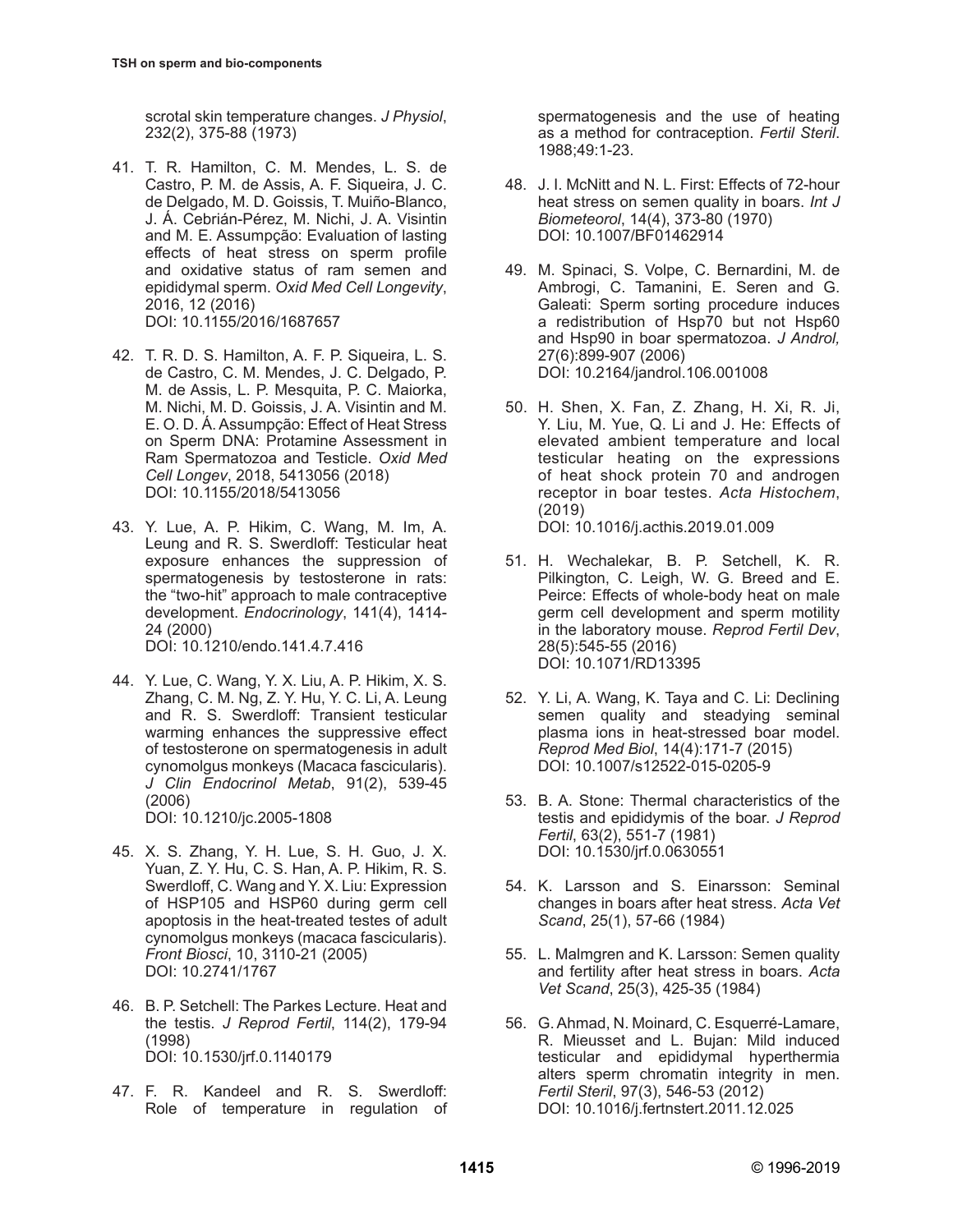- 57. K. A. Galil and B. P. Setchell: Effects of local heating of the testis on testicular blood flow and testosterone secretion in the rat. *Int J Androl*, 11(1), 73-85 (1988) [DOI: 10.1111/j.1365-2605.1988.tb01218.x](https://doi:10.1111/j.1365-2605.1988.tb01218.x)
- 58. J. Guo, S. X. Tao, M. Chen, Y. Q. Shi, Z. Q. Zhang, Y. C. Li, X. S. Zhang, Z. Y. Hu and Y. X. Liu: Heat treatment induces liver receptor homolog-1 expression in monkey and rat sertoli cells. *Endocrinology*, 148(3), 1255-65 (2007) [DOI: 10.1210/en.2006-1004](https://doi:10.1210/en.2006-1004)
- 59. X. X. Li, S. R. Chen, B. Shen, J. L. Yang, S. Y. Ji, Q. Wen, Q. S. Zheng, L. Li, J. Zhang, Z. Y. Hu, X. X. Huang and Y. X. Liu: The heat $\square$ induced reversible change in the blood $\Box$ testis barrier (BTB) is regulated by the androgen receptor (AR) via the partitioning□defective protein (Par) polarity complex in the mouse. *Biol Reprod*, 89(1), 1-10 (2013) [DOI: 10.1095/biolreprod.113.109405](https://doi:10.1095/biolreprod.113.109405)
- 60. X. S. Zhang, Z. H. Zhang, X. Jin, P. Wei, X. Q. Hu, M. Chen, C. L. Lu, Y. H. Lue, Z. Y. Hu, A. P. Sinha Hikim, R. S. Swerdloff, C. Wang and Y. X. Liu: Dedifferentiation of adult monkey Sertoli cells through activation of extracellularly regulated kinase 1/2 induced by heat treatment. *Endocrinology*, 147(3), 1237-45 (2006) [DOI: 10.1210/en.2005-0981](https://doi:10.1210/en.2005-0981)
- 61. G. R. Dohle, G. M. Colpi, T. B. Hargreave, G. K. Papp, A. Jungwirth, W. Weidner and E. A. U. W. G. o. M. Infertility: EAU guidelines on male infertility. *Eur Urol*, 48(5), 703-11 (2005) [DOI: 10.1016/j.eururo.2005.06.002](https://doi:10.1016/j.eururo.2005.06.002)
- 62. E. Geva, J. B. Lessing, L. Lerner-Geva and A. Amit: Free radicals, antioxidants and human spermatozoa: clinical implications. *Hum Reprod*, 13(6), 1422-4 (1998) [DOI: 10.1093/oxfordjournals.humrep.a019709](https://doi:10.1093/oxfordjournals.humrep.a019709)
- 63. M. Heidary, S. Vahhabi, J. Reza Nejadi, B. Delfan, M. Birjandi, H. Kaviani and S. Givrad: Effect of saffron on semen parameters of infertile men. *Urol J*, 5(4), 255-9 (2008)
- 64. B. P. Setchell, L. Plöen andE. M.Ritzen: Effect of local heating of rat testes after suppression of spermatogenesis by pretreatment with a GnRH agonist and an anti-androgen. *Reproduction*, 124(1), 133- 40 (2002) [DOI: 10.1530/rep.0.1240133](https://doi:10.1530/rep.0.1240133)
- 65. C. Wang, V. McDonald, A. Leung, L. Superlano, N. Berman, L. Hull and R. S. Swerdloff: Effect of increased scrotal temperature on sperm production in normal men. *Fertil Steril*, 68(2), 334-9 (1997) [DOI: 10.1016/S0022-5347\(01\)62981-1](https://doi:10.1016/S0022-5347(01)62981-1)
- 66. R. Munkelwitz and B. R. Gilbert:Are boxer shorts really better? A critical analysis of the role of underwear type in male subfertility. *J Urol*, 160(4), 1329-33 (1998) DOI: 10.1097/00005392-199810000-00030
- 67. C. Lin, Y. S. Choi, S. G. Park, L. W. Gwon, J. G. Lee, J. M. Yon, I. J. Baek, B. J. Lee, Y. W. Yun and S. Y. Nam: Enhanced protective effects of combined treatment with β-carotene and curcumin against hyperthermic spermatogenic disorders in mice. *Biomed Res Int*, 2016, 2572073 (2016) [DOI: 10.1155/2016/2572073](https://doi:10.1155/2016/2572073)
- 68. S. G. Park, J.M. Yon, C. Lin, L. W. Gwon, J.G. Lee, I. J. Baek, B. J. Lee, Y. W. Yun and S.Y. Nam: Capsaicin attenuates spermatogenic cell death induced by scrotal hyperthermia through its antioxidative and anti-apoptotic activities. *Andrologia*. 2016 Jul 12. [DOI: 10.1111/and.12656](https://doi:10.1111/and.12656).
- 69. Z. Li, Y. Li, X. Zhou, P. Dai and C. Li: Autophagy involved in the activation of the Nrf2-antioxidant system in testes of heatexposed mice. *J Therm Biol*, 71(2), 142-52 (2018) [DOI: 10.1016/j.jtherbio.2017.11.006](https://doi:10.1016/j.jtherbio.2017.11.006)
- 70. C. Lin, D. G. Shin, S. G. Park, S. B. Chu, L. W. Gwon, J. G. Lee, J. M. Yon, I. J. Baek and S. Y. Nam: Curcumin dose-dependently improves spermatogenic disorders induced by scrotal heat stress in mice. *Food Funct*, 6(12), 3770-7 (2015) [DOI: 10.1039/c5fo00726g](https://doi:10.1039/c5fo00726g)
- 71. M. Rao, S. Ma, S. Hu, H. Lei, Y. Wu, Y. Zhou, W. Xia andC. Zhu: Isobaric tags for relative and absolute quantification-based proteomic analysis of testis biopsies in rhesus monkeys treated with transient scrotal hyperthermia. *Oncotarget*, 8(49), 85909-25 (2017) [DOI: 10.18632/oncotarget.20719](https://doi:10.18632/oncotarget.20719)
- 72. E. Carlsen, A. M. Andersson, J. H. Petersen and N. E. Skakkebaek:History of febrile illness and variation in semen quality. *Hum Reprod*, 18, 2089-92 (2003) [DOI: 10.1093/humrep/deg412](https://doi:10.1093/humrep/deg412)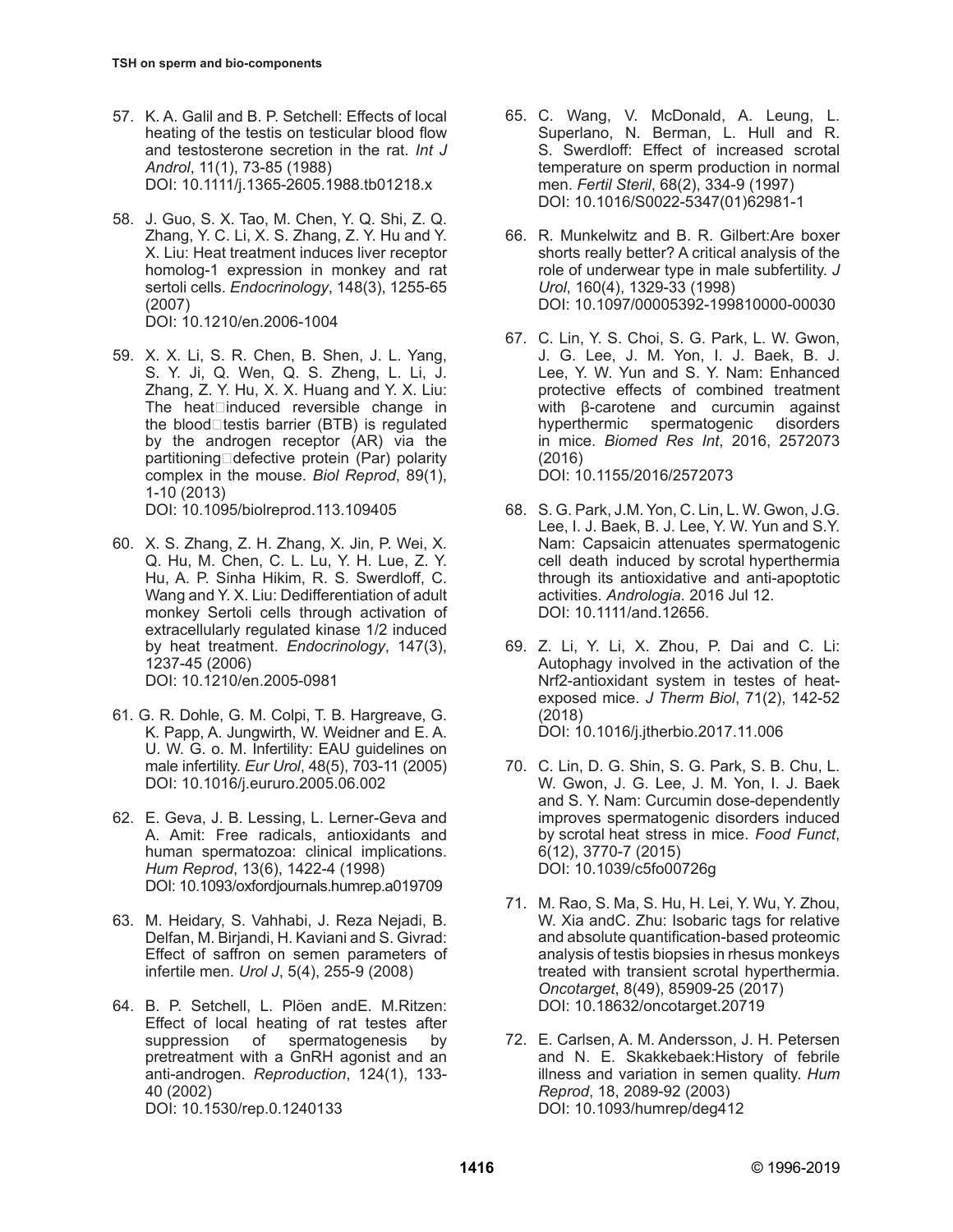- 73. A. Eisenberg-Lerner, S. Bialik, H. U. Simon and A. Kimchi: Life and death partners: apoptosis, autophagy and the cross-talk between them. *Cell Death Differ*, 16, 966-75 (2009) [DOI: 10.1038/cdd.2009.33](https://doi:10.1038/cdd.2009.33)
- 74. M. Zhang, M. Jiang, Y. Bi, H. Zhu, Z. Zhou and J. Sha: Autophagy and apoptosis act as partners to induce germ cell death after heat stress in mice. *PLoS ONE*, 7, e41412 (2012) [DOI: 10.1371/journal.pone.0041412](https://doi:10.1371/journal.pone.0041412)
- 75. M. Ahotupa and I. Huhtaniemi: Impaired detoxification of reactive oxygen and consequent oxidative stress in experimentally cryptorchid rat testis. *Biol Reprod*, 46(6), 1114-8 (1992) [DOI: 10.1095/biolreprod46.6.1.114](https://doi:10.1095/biolreprod46.6.1.114)
- 76. M. Ikeda, H. Kodama, J. Fukuda, Y. Shimizu, M. Murata, J. Kumagai and T. Tanaka: Role of radical oxygen species in rat testicular germ cell apoptosis induced by heat stress. *Biol Reprod*, 61(2), 393-9 (1999) [DOI: 10.1095/biolreprod61.2.3.93](https://doi:10.1095/biolreprod61.2.3.93)
- 77. V. Peltola, I. Huhtaniemi and M. Ahotupa: Abdominal position of the rat testis is associated with high level of lipid peroxidation. *Biol Reprod*, 53(5), 1146-50 (1995) [DOI: 10.1095/biolreprod53.5.1.146](https://doi:10.1095/biolreprod53.5.1.146)
- 78. C.C. Love and R.M. Kenney: Scrotal heat stress induces altered sperm chromatin structure associated with a decrease in protamine disulfide bonding in the stallion. *Biol Reprod*. 60:615-620 (1999)
- 79. B. L. Sailer, L. J. Sarkar, J. A. Bjordahl, L. K. Jost and D. P. Evenson: Effects of heat stress on mouse testicular cells and sperm chromatin structure. *J Androl*, 18(3), 294- 301 (1997) [DOI: 10.1002/j.1939-4640.1997.tb01922.x](https://doi:10.1002/j.1939-4640.1997.tb01922.x)
- 80. B. K. Zhu and B. P. Setchell: Effects of paternal heat stress on the *in vivo* development of preimplantation embryos in the mouse. *Reprod Nutr Dev*, 44(6), 617-29 (2004) [DOI: 10.1051/rnd:2004064](https://doi:10.1051/rnd:2004064)
- 81. B. Zhu, S. K. Walker, H. Oakey, B. P. Setchell and S. Maddocks: Effect of paternal heat stress on the development *in vitro* of preimplantation embryos in the mouse. *Andrologia*, 36(6), 384-94 (2004) [DOI: 10.1111/j.1439-0272.2004.00635.x](https://doi:10.1111/j.1439-0272.2004.00635.x)
- 82. K. M. Cammack, H. Mesa and W. R. Lamberson: Genetic variation in fertility of heat-stressed male mice. *Theriogenology*, 66(9), 2195-201 (2006) [DOI: 10.1016/j.theriogenology.2006.06.011](https://doi:10.1016/j.theriogenology.2006.06.011)
- 83. M. Nichi, P. E. Bols, R. M. Züge, V. H. Barnabe, I. G. Goovaerts, R. C. Barnabe and C. N. Cortada: Seasonal variation in semen quality in Bos indicus and Bos taurus bulls raised under tropical conditions. *Theriogenology*, 66(4), 822-8 (2006) [DOI: 10.1016/j.theriogenology.2006.01.056](https://doi:10.1016/j.theriogenology.2006.01.056)
- 84. C. G. Blumer, R. M. Fariello, A. E. Restelli, D. M. Spaine, R. P. Bertolla and A. P. Cedenho: Sperm nuclear DNA fragmentation and mitochondrial activity in men with varicocele. *Fertil Steril*, 90(5), 1716-22 (2008) [DOI: 10.1016/j.fertnstert.2007.09.007](https://doi:10.1016/j.fertnstert.2007.09.007)
- 85. D. Sakkas and J. G. Alvarez: Sperm DNA fragmentation: mechanisms of origin, impact on reproductive outcome, and analysis. *Fertil Steril,* 93(4), 1027-36 (2010) [DOI: 10.1016/j.fertnstert.2009.10.046](https://doi:10.1016/j.fertnstert.2009.10.046)
- 86. K. Shiraishi, H. Takihara and H. Matsuyama: Elevated scrotal temperature, but not varicocele grade, reflects testicular oxidative stress-mediated apoptosis. *World J Urol*, 28(3), 359-64 (2010) [DOI: 10.1007/s00345-009-0462-5](https://doi:10.1007/s00345-009-0462-5)
- 87. T. Shikone, H. Billig and A.J. Hsueh: Experimentally induced cryptorchidism increases apoptosis in rat testis. *Biol Reprod*, 51(5), 865-72 (1994) [DOI: 10.1095/biolreprod51.5.8.65](https://doi:10.1095/biolreprod51.5.8.65)
- 88. B. J. Houston, B. Nixon, J. H. Martin, G. N. De Iuliis, N. A. Trigg, E. G. Bromfield, K. E. McEwan and R. J. Aitken: Heatexposure induces oxidative stress and DNA damage in the male germ line. *Biol Reprod*, 98(4), 593-606 (2018) [DOI: 10.1093/biolre/ioy009](https://doi:10.1093/biolre/ioy009)
- 89. R. Ramasamy, S. Besada and D. J. Lamb: Fluorescent *in situ* hybridization of human sperm: diagnostics, indications, and therapeutic implications. *Fertil Steril*, 102(6), 1534-9 (2014) [DOI: 10.1016/j.fertnstert.2014.09.013](https://doi:10.1016/j.fertnstert.2014.09.013)
- 90. Z. Sarrate, F. Vidal and J. Blanco: Role of sperm fluorescent *in situ* hybridization studies in infertile patients: indications,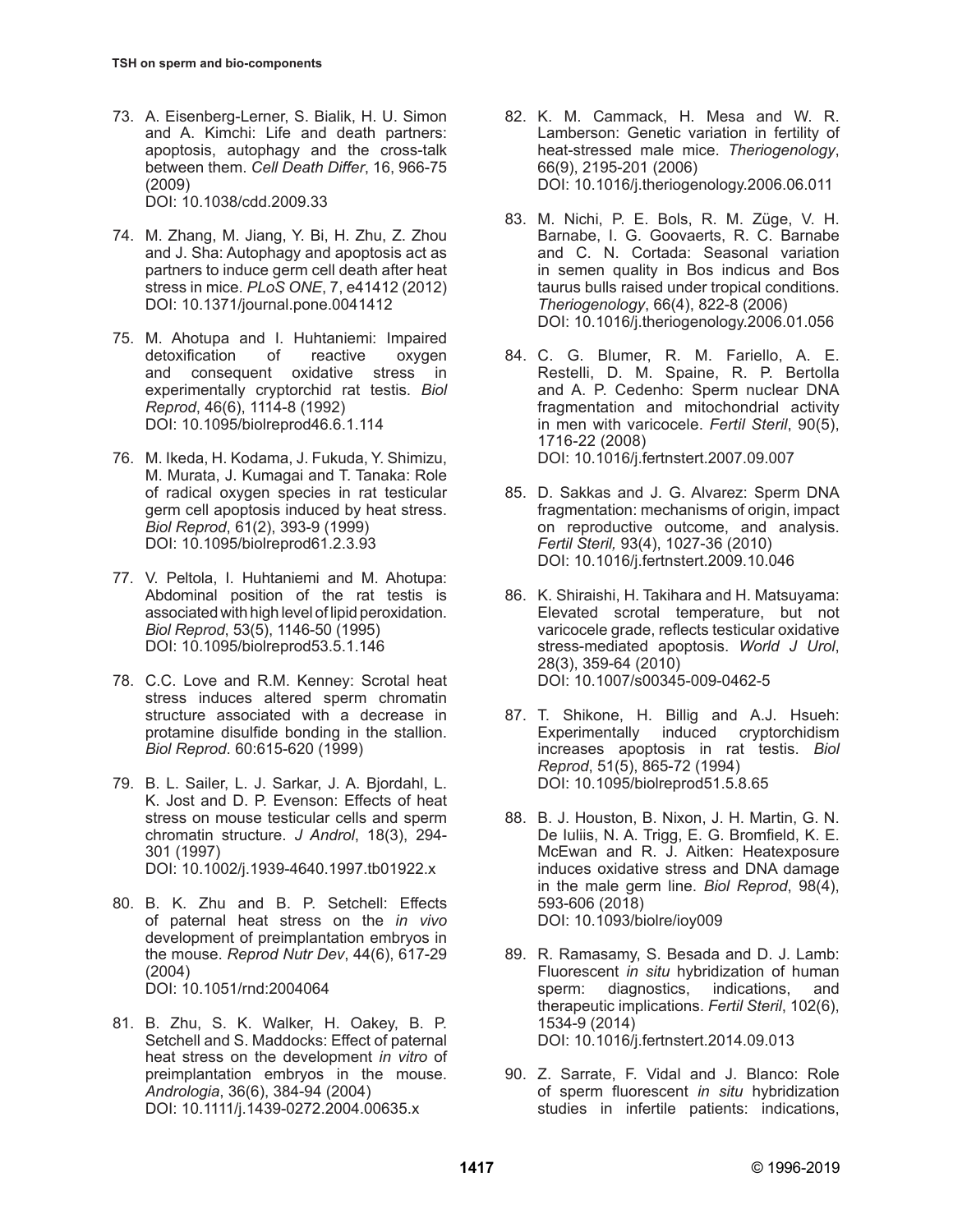study approach, and clinical relevance. *Fertil Steril*, 93(6), 1892-902 (2010) [DOI: 10.1016/j.fertnstert.2008.12.139](https://doi:10.1016/j.fertnstert.2008.12.139)

- 91. W. J. Huang, D. J. Lamb, E. D. Kim, J. de Lara, W. W. Lin, L. I. Lipshultz and F. Z. Bischoff: Germ-cell nondisjunction in testes biopsies of men with idiopathic infertility. *Am J Hum Genet*, 64(6), 1638-45 (1999) [DOI: 10.1086/302402](https://doi:10.1086/302402)
- 92. B. P. Carreira, C. M. Carvalho and I. M. Araujo: Regulation of injury-induced neurogenesis by nitric oxide. *Stem Cells Int*. 2012; 895659. (2012) [DOI: 10.1155/2012/895659](https://doi:10.1155/2012/895659)
- 93. S. B. Chao, L. Guo, X. H. Ou, S. M. Luo, Z. B. Wang, H. Schatten, G. L. Gao and Q. Y. Sun: Heated spermatozoa: effects on embryonic development and epigenetics. *Hum Reprod*, 27(4), 1016-24 (2012) [DOI: 10.1093/humrep/des005](https://doi:10.1093/humrep/des005)
- 94. R. Oko and P. Sutovsky: Biogenesis of sperm perinuclear theca and its role in sperm functional competence and fertilization. *J Reprod Immunol*, 83(1-2), 2-7 (2009) [DOI: 10.1016/j.jri.2009.05.008](https://doi:10.1016/j.jri.2009.05.008)
- 95. Y. Yu, J. Vanhorne and R. Oko: The origin and assembly of a zona pellucida binding protein, IAM38, during spermiogenesis. *Microsc Res Tech*, 72(8), 558-65 (2009) [DOI: 10.1002/jemt.20696](https://doi:10.1002/jemt.20696)
- 96. N. H. Hjollund, L. Storgaard, E. Ernst, J. P. Bonde and J. Olsen: Impact of diurnal scrotal temperature on semen quality. *Reprod Toxicol*, 16(3), 215-21 (2002) [DOI: 10.1016/S0890-6238\(02\)00025-4](https://doi:10.1016/S0890-6238(02)00025-4)
- 97. A. Ilacqua, G. Izzo, G.P. Emerenziani, C. Baldari and A. Aversa: Lifestyle and fertility: the influence of stress and quality of life on male fertility. *Reprod Biol Endocrinol*. 16(1):115. (2018) [DOI: 10.1186/s12958-018-0436-9.143](https://doi:10.1186/s12958-018-0436-9.143)
- 98. Y. Qiu, L. G. Wang, L. H. Zhang, J. Li, A. D. Zhang and M. H. Zhang: Sperm chromosomal aneuploidy and DNA integrity of infertile men with anejaculation. *J Assist Reprod Genet.* 2012;29(2):185-94. [DOI: 10.1007/s10815-011-9688-4](https://doi:10.1007/s10815-011-9688-4)
- 99. T. Planchenault, D. Cechová and V. Keil-Dlouha: Matrix degrading properties of sperm serine proteinase, acrosin. *FEBS Lett*. 294(3):279-281. (1991)
- 100. R.T. Richardson, B.S. Nikolajczyk, L.H. Abdullah, J.C. Beavers and M.G. O'Rand: Localization of rabbit sperm acrosin during the acrosome reaction induced by immobilized zona matrix. *Biol Reprod*. 45(1):20-26. (1991)
- 101. Z. H. Zhang, Z. Y. Hu, X. X. Song, L. J. Xiao, R. J. Zou, C. S. Han and Y. X. Liu: Disrupted expression of intermediate filaments in the testis of rhesus monkey after experimental cryptorchidism. *Int J Androl*, 27(4), 234-9 (2004) [DOI: 10.1111/j.1365-2605.2004.00477.x](https://doi:10.1111/j.1365-2605.2004.00477.x)
- 102. H. Cai, Y. Ren, X. X. Li, J. L. Yang, C. P. Zhang, M. Chen, C. H. Fan, X. Q. Hu, Z. Y. Hu, F. Gao and Y. X. Liu: Scrotal heat stress causes a transient alteration in tight junctions and induction of TGF-beta expression. *Int J Androl*, 34(4), 352-62 (2011) [DOI: 10.1111/j.1365-2605.2010.01089.x](https://doi:10.1111/j.1365-2605.2010.01089.x)
- 103. M. Chen, J. X. Yuan, Y. Q. Shi, X. S. Zhang, Z. Y. Hu, F. Gao and Y. X. Liu: Effect of 43 degrees treatment on expression of heat shock proteins 105, 70 and 60 in cultured monkey Sertoli cells. *Asian J Androl*, 10(3), 474-85 (2008) [DOI: 10.1111/j.1745-7262.2008.00391.x](https://doi:10.1111/j.1745-7262.2008.00391.x)
- 104. D. H. Wang, J. R. Hu, L. Y. Wang, Y. J. Hu, F. Q. Tan, H. Zhou, J. Z. Shao and W. X. Yang: The apoptotic function analysis of p53, Apaf1, Caspase3 and Caspase7 during the spermatogenesis of the Chinese fire-bellied newt Cynops orientalis. *PLoS One*, 7(6), e39920 (2012) [DOI: 10.1371/journal.pone.0039920](https://doi:10.1371/journal.pone.0039920)
- 105.S. Kaur and M. P. Bansal: Protective role of dietary-supplemented selenium and vitamin E in heat-induced apoptosis and oxidative stress in mice testes. *Andrologia*, 47(10), 1109-19 (2015) [DOI: 10.1111/and.12390](https://doi:10.1111/and.12390)
- 106. J. H. Kim, S. J. Park, T. S. Kim, H. J. Park, J. Park, B. K. Kim, G. R. Kim, J. M. Kim, S. M. Huang, J. I. Chae, C. K. Park and D. S. Lee: Testicular hyperthermia induces Unfolded Protein Response signaling activation in spermatocyte. *Biochem Biophys Res Commun*, 434(4), 861-6 (2013) [DOI: 10.1016/j.bbrc.2013.04.032](https://doi:10.1016/j.bbrc.2013.04.032)
- 107.Y. Vera, M. Diaz-Romero, S. Rodriguez, Y. Lue, C. Wang, R. S. Swerdloff and A. P. Sinha Hikim: Mitochondria-dependent pathway is involved in heat-induced male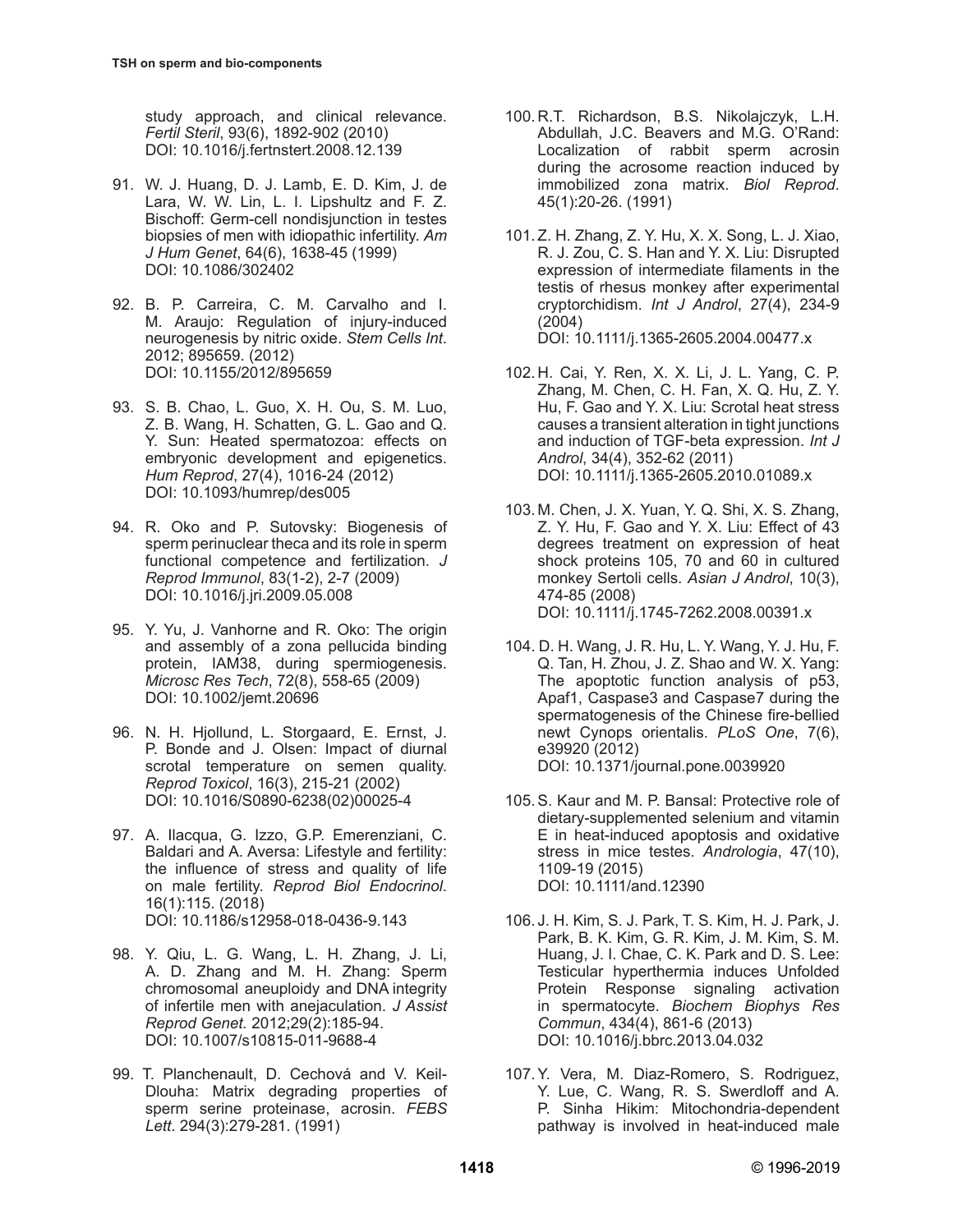germ cell death: lessons from mutant mice. *Biol Reprod*, 70(5), 1534-40 (2004) [DOI: 10.1095/biolreprod.103.024661](https://doi:10.1095/biolreprod.103.024661)

- 108.S. G. Park, J. M. Yon, C. Lin, L. W. Gwon, J. G. Lee, I. J. Baek, B. J. Lee, Y. W. Yun and S. Y. Nam: Capsaicin attenuates spermatogenic cell death induced by scrotal hyperthermia through its antioxidative and anti-apoptotic activities. *Andrologia*, 49(5) (2017) [DOI: 10.1111/and.12656](https://doi:10.1111/and.12656)
- 109. M. Chihara, T. Nakamura, N. Sakakibara, S. Otsuka, O. Ichii and Y. Kon: The onset of heat-induced testicular calcification in mice: involvement of the telomeric locus on chromosome 1. *Am J Pathol*, 184(9), 2480- 92 (2014) [DOI: 10.1016/j.ajpath.2014.06.004](https://doi:10.1016/j.ajpath.2014.06.004)
- 110. M. M. Matzuk and D. J. Lamb: The biology of infertility: research advances and clinical challenges. *Nat Med*, 14(11), 1197-213 (2008) [DOI: 10.1038/nm.f.1895](https://doi:10.1038/nm.f.1895)
- 111. A. Laiho, N. Kotaja, A. Gyenesei and A. Sironen: Transcriptome profiling of the murine testis during the first wave of spermatogenesis. *PLoS One*, 8(4), e61558 (2013) [DOI: 10.1371/journal.pone.0061558](https://doi:10.1371/journal.pone.0061558)
- 112. F. Rossi, G. Bernardini, P. Bonfanti, A. Colombo, M. Prati and R. Gornati: Effects of TCDD on spermatogenesis relatedfactor-2 (SRF-2): gene expression in Xenopus. *Toxicol Lett*, 191(2-3), 189-94 (2009) [DOI: 10.1016/j.toxlet.2009.08.022](https://doi:10.1016/j.toxlet.2009.08.022)
- 113. S. M. Wu, V. Baxendale, Y. Chen, A. L. Pang, T. Stitely, P. J. Munson, M. Y. Leung, N. Ravindranath, M. Dym, O. M. Rennert, and W. Y. Chan: Analysis of mouse germcell transcriptome at different stages of spermatogenesis by SAGE: Biological significance. *Genomics*, 84(6), 971-81 (2004) [DOI: 10.1016/j.ygeno.2004.08.018](https://doi:10.1016/j.ygeno.2004.08.018)
- 114. M. Rao, D. Ke, G. Cheng, S. Hu, Y. Wu, Y. Wang, F Zhou., H. Liu, C. Zhu and W. Xia: The regulation of CIRBPby transforming growth factor beta during heat shockinduced testicular injury. *Andrology*, (2018). [DOI: 10.1111/andr.12566](https://doi:10.1111/andr.12566)
- 115. M. Rao, Z. Y. Zeng, L. Tang, G. P. Cheng, W. Xia and C. H. Zhu: Next-generation sequencing-based microRNA profiling of mice testis subjected to transient heat stress. *Oncotarget*. 8(67):111672–82. (2017) [DOI: 10.18632/oncotarget.22900](https://doi:10.18632/oncotarget.22900)
- 116. H. Xi, X. Fan, Z. Zhang, Y. Liang, Q. Li and J. He: Bax and Bcl-2 are involved in the apoptosis induced by local testicular heating in the boar testis. *Reprod Domest Anim*, 52(3), 359-65 (2017) [DOI: 10.1111/rda.12904](https://doi:10.1111/rda.12904)
- 117. S. Danno, K. Itoh, T.Matsuda and J. Fujita: Decreased expression of mouse Rbm3, a cold-shock protein, in Sertoli cells of cryptorchid testis. *Am J Pathol*, 156(5), 1685-92 (2000) [DOI: 10.1016/S0002-9440\(10\)65039-0](https://doi:10.1016/S0002-9440(10)65039-0)
- 118. A. Eisenberg-Lerner and A. Kimchi: PKD at the crossroads of necrosis and autophagy. *Autophagy*. 8(3):433-34. (2012) [DOI: 10.4161/auto.19288](https://doi:10.4161/auto.19288)
- 119. A. Horibe, N. Eid, Y. Ito, Y. Otsuki and Y. Kondo: Ethanol-induced autophagy in Sertoli cells is specifically marked at androgen-dependent stages of the spermatogenic cycle: potential mechanisms and implications. *Int J Mol Sci*. 20(1). pii: E184.( 2019) [DOI: 10.3390/ijms20010184](https://doi:10.3390/ijms20010184)
- 120. M. Hamasaki, N. Furuta, A. Matsuda, A. Nezu, A. Yamamoto, N. Fujita, *et al*: Autophagosomes form at ER-mitochondria contact sites. *Nature*, 495(7441):389-93. (2013) [DOI: 10.1038/nature11910](https://doi:10.1038/nature11910)
- 121. T. D. Oberley, J. M. Swanlund, H. J. Zhang and K. C. Kregel: Aging results in increased autophagy of mitochondria and protein nitration in rat hepatocytes following heat stress. *J Histochem Cytochem*. 56:615–27. (2008) [DOI: 10.1369/jhc.2008.950873](https://doi:10.1369/jhc.2008.950873)
- 122.B. Levine and D. J. Klionsky: Development by self-digestion: molecular mechanisms and biological functions of autophagy. *Dev Cell.* 2004;6:463–77.
- 123.G. Kroemer, G. Mariño and B. Levine: Autophagy and the integrated stress response. *Mol Cell.* 40(2):280-93. (2010) [DOI: 10.1016/j.molcel.2010.09.023](https://doi:10.1016/j.molcel.2010.09.023)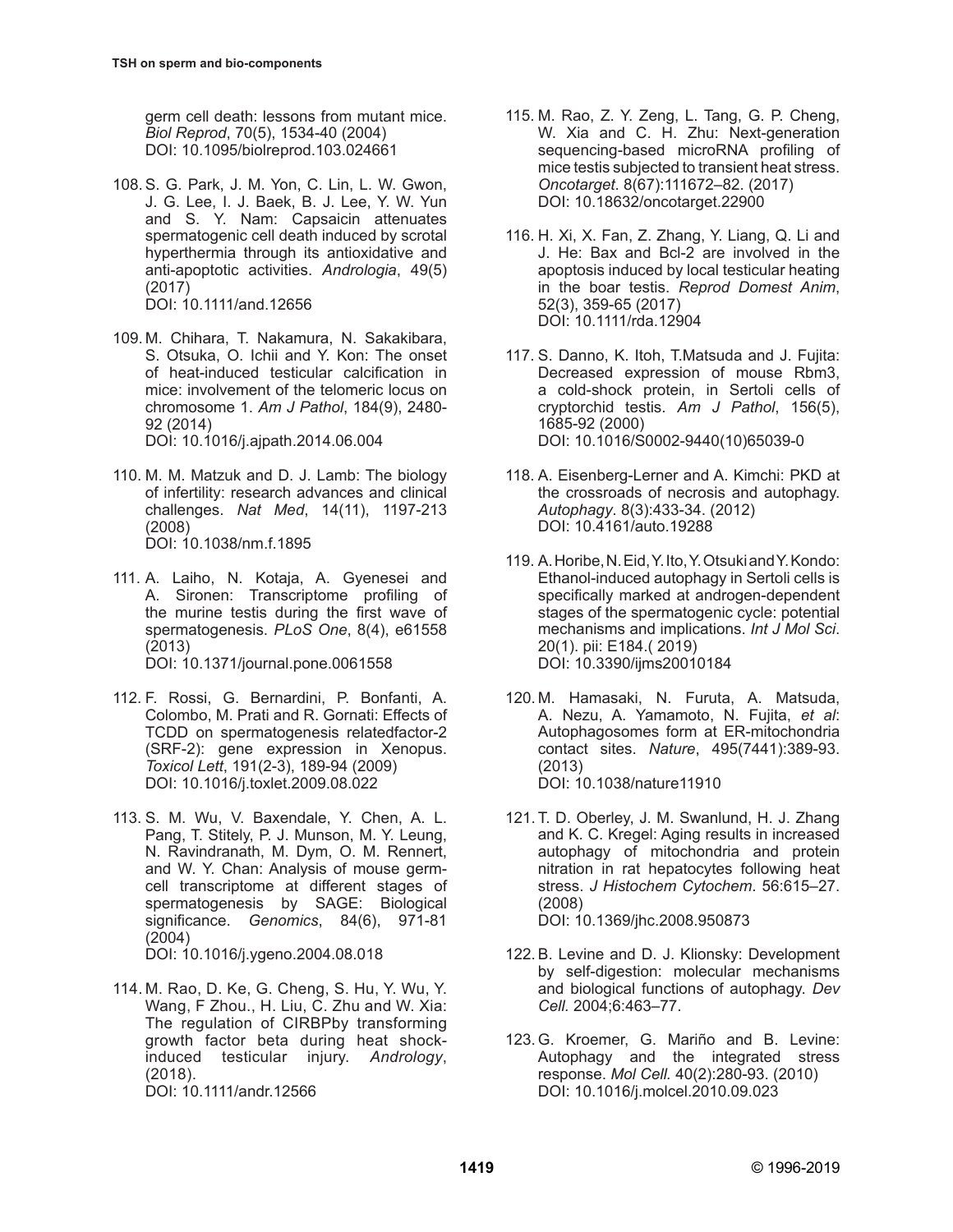- 124.S. Foroozan-Broojeni, M. Tavalaee, R. A. Lockshin, Z. Zakeri, H. Abbasi and M. H. Nasr-Esfahani: Comparison of main molecular markers involved in autophagy and apoptosis pathways between spermatozoa of infertile men with varicocele and fertile individuals. *Andrologia*. Oct 23:e13177. (2018) [DOI: 10.1111/and.13177](https://doi:10.1111/and.13177)
- 125. N. Chen, M. Lin, N. Liu, S. Wang and X. Xiao: Methylmercury-induced testis damage is associated with activation of oxidative stress and germ cell autophagy. *J Inorg Biochem*, 190:67-74. (2019) [DOI: 10.1016/j.jinorgbio.2018.10.007](https://doi:10.1016/j.jinorgbio.2018.10.007)
- 126. J. J. Parrish, K.L. Willenburg, K. M. Gibbs, K.B. Yagoda, M. M. Krautkramer, T. M. Loether, F.C.S.A. Melo: Scrotal insulation and sperm production in the boar. *Mol Reprod Dev*. 84(9):969-78. (2017) [DOI: 10.1002/mrd.22841](https://doi:10.1002/mrd.22841)
- 127.Y. F. Zhu, Y. G. Cui, X. J. Guo, L. Wang, Y. Bi, Y. Q. Hu, X. Zhao, Q. Liu, R. Huo, M. Lin, Z. M.Zhou and J. H. Sha: Proteomic analysis of effect of hyperthermia on spermatogenesis in adult male mice. *J Proteome Res*, 5(9), 2217-25 (2006) [DOI: 10.1021/pr0600733](https://doi:10.1021/pr0600733)
- 128. H. Zhu, Y. Cui, J. Xie, L. Chen, X. Chen, X. Guo, Y. Zhu, X. Wang, J. Tong, Z. Zhou, Y. Jia, Y. H. Lue, A. S. Hikim, C. Wang, R. S. Swerdloff and J. Sha: Proteomic analysis of testis biopsies in men treated with transient scrotal hyperthermia reveals the potential targets for contraceptive development. *Proteomics*, 10(19), 3480-93 (2010) [DOI: 10.1002/pmic.201000281](https://doi:10.1002/pmic.201000281)
- 129.A. P. Hikim, Y. Lue, C. M. Yamamoto, Y. Vera, S. Rodriguez, P. H. Yen, K. Soeng, C. Wang and R. S. Swerdloff: Key apoptotic pathways for heat-induced programmed germ cell death in the testis. *Endocrinology*, 144(7), 3167-75 (2003) [DOI: 10.1210/en.2003-0175](https://doi:10.1210/en.2003-0175)
- 130. M. Rao, W. Xia, J. Yang, L. X. Hu, S. F. Hu, H. Lei, Y. Q. Wu and C. H. Zhu: Transient scrotal hyperthermia affects human sperm DNA integrity, spermapoptosis, and spermprotein expression. *Andrology*, 4(6), 1054-63 (2016) [DOI: 10.1111/andr.12228](https://doi:10.1111/andr.12228)
- 131.W. Widlak and N. Vydra: The Role of heat shock factors in mammalian

spermatogenesis. *Adv Anat Embryol Cell Biol*. 222:45-65. (2017)

- 132.K. Purandhar, P.K. Jena, B. Prajapati, P. Rajput and S. Seshadri: Understanding the role of heat shock protein Isoforms in male fertility, aging and apoptosis. *World J Mens Health.* 32(3):123-32. (2014)
- 133. M. Kus-Liśkiewicz, J. Polańska, J. Korfanty, M. Olbryt, N. Vydra, A. Toma and W. Widłak: Impact of heat shock transcription factor 1 on global gene expression profiles in cells which induce either cytoprotective or proapoptotic response following hyperthermia. *BMC Genomics*, 14, 456 (2013) [DOI: 10.1186/1471-2164-14-456](https://doi:10.1186/1471-2164-14-456)
- 134. J. Korfanty, T. Stokowy, P. Widlak, A. Gogler-Piglowska, L. Handschuh, J. Podkowiński, N. Vydra, A. Naumowicz, A. Toma-Jonik and W. Widlak: Crosstalk between HSF1 and HSF2 during the heat shock response in mouse testes. *Int J Biochem Cell Biol*, 57, 76-83 (2014) [DOI: 10.1016/j.biocel.2014.10.006](https://doi:10.1016/j.biocel.2014.10.006)
- 135. J. C. Rockett, F. L. Mapp, J. B. Garges, J. C. Luft, C. Mori and D. J. Dix: Effects of hyperthermia on spermatogenesis, apoptosis, gene expression, and fertility in adult male mice. *Biol Reprod*, 65(1), 229-39 (2001) [DOI: 10.1095/biolreprod65.1.2.29](https://doi:10.1095/biolreprod65.1.2.29)
- 136. M. K. Kim, K. M. Cha, S. Y. Hwang, U. K. Park, S. K. Seo, S. H. Lee, M. S. Jeong, S. Cho, S. R. Kopalli and S. K. Kim: Pectinasetreated Panax ginseng protects heat stress-induced testicular damage in rats. *Reproduction*, 153(6), 737-47 (2017) [DOI: 10.1530/REP-16-0560](https://doi:10.1530/REP-16-0560)
- 137. F. Bozkaya, M. O. Atli, A. Guzeloglu, S. A. Kayis, M. E. Yildirim, E. Kurar, R. Yilmaz and N. Aydilek: Effects of long-term heat stress and dietary restriction on the expression of genes of steroidogenic pathway and small heat-shock proteins in rat testicular tissue. *Andrologia*. 49(6). (2017) [DOI: 10.1111/and.12668](https://doi:10.1111/and.12668)
- 138. F.A. Gohari, B. Saranjam, M. Asgari, L. Omidi, H. Ekrami and S.A. Moussavi-Najarkola: An experimental study of the effects of combined exposure to microwave and heat on gene expression and sperm parameters in mice. *J Hum Reprod Sci*. 10(2):128-34. (2017) [DOI: 10.4103/jhrs.JHRS\\_136\\_16](https://doi:10.4103/jhrs.JHRS_136_16)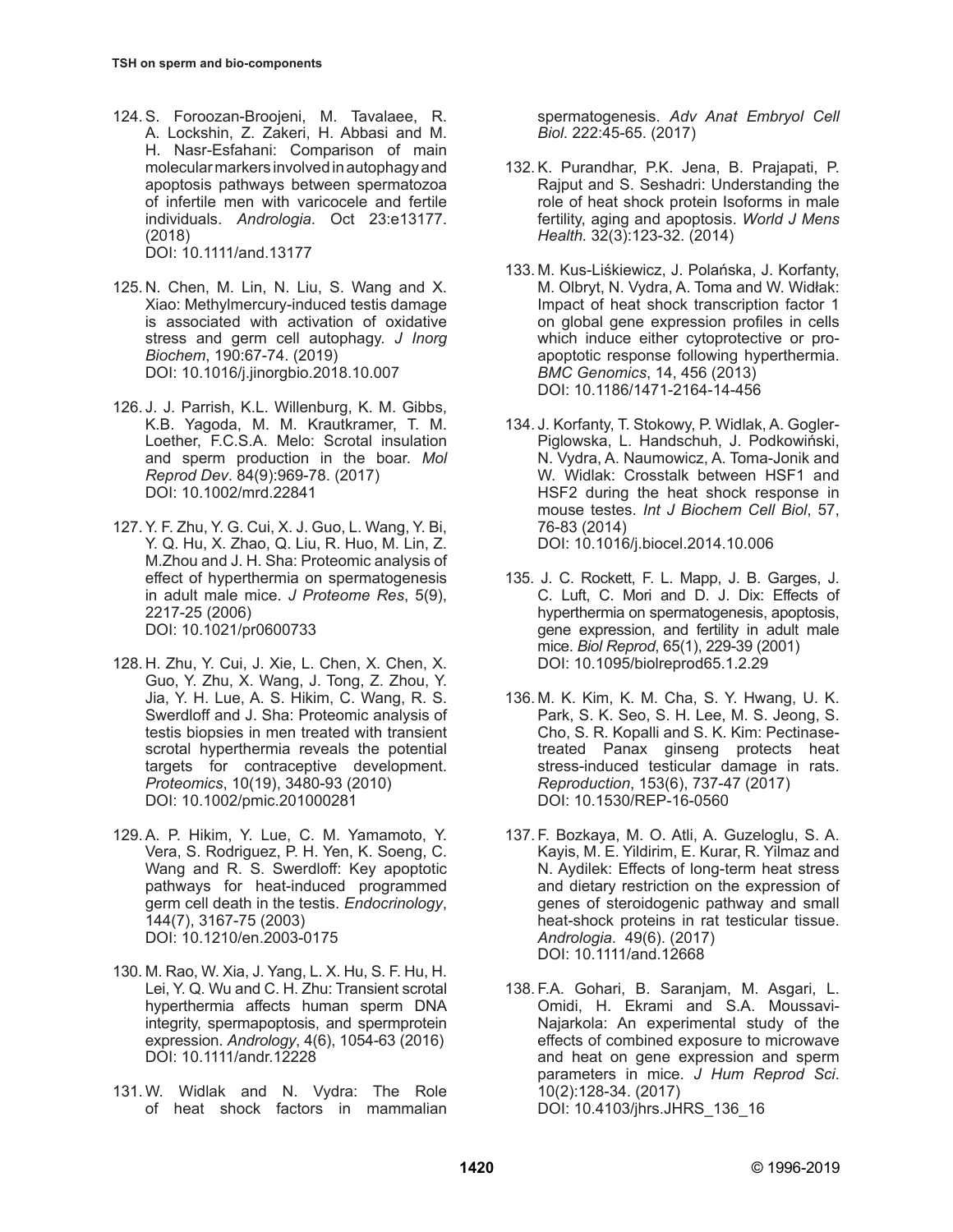- 139.X. Guo, S. Chi, X. Cong, H. Li, Z. Jiang, R. Cao and W. Tian: Baicalin protects sertoli cells from heat stress-induced apoptosis via activation of the Fas/FasL pathway and Hsp72 expression. *Reprod Toxicol*. 57:196- 203. (2015)
- 140.S. M. Downs: Nutrient pathways regulating the nuclear maturation of mammalian oocytes. *Reprod Fertil Dev*, 27(4), 572-82 (2015) [DOI: 10.1071/RD14343](https://doi:10.1071/RD14343)
- 141. J. L. Gatti, S. Castella, F. Dacheux, H. Ecroyd, S. Métayer, V. Thimon and J. L. Dacheux: Post-testicular sperm environment and fertility. *Anim Reprod Sci*, 82-83, 321-39 (2004) [DOI: 10.1016/j.anireprosci.2004.05.011](https://doi:10.1016/j.anireprosci.2004.05.011)
- 142. M. H. Zhang, L. P. Zhai, Z. Y. Fang, A. N. Li, W. Xiao and Y. Qiu: Effect of scrotal heating on sperm quality, seminal biochemical substances, and reproductive hormones in human fertile men. *J Cell Biochem*, 119(12), 10228-38 (2018) [DOI: 10.1002/jcb.27365](https://doi:10.1002/jcb.27365)
- 143.X. Wang, F. Liu, X. Gao, X. Liu, X. Kong, H. Wang and J. Li: Comparative proteomic analysis of heat stress proteins associated with rat sperm maturation. *Mol Med Rep*, 13(4), 3547-52 (2016) [DOI: 10.3892/mmr.2016.4958](https://doi:10.3892/mmr.2016.4958)
- 144. F. J. Liu and X. F. Shen: Comparative analysis of human reproductive proteomes identifies candidate proteins of sperm maturation. *Mol Biol Rep*, 39(12), 10257-63 (2012) [DOI: 10.1007/s11033-012-1902-7](https://doi:10.1007/s11033-012-1902-7)
- 145.W. Xun, L. Shi, T. Cao, C. Zhao, P. Yu, D. Wang, G. Hou and H. Zhou: Dual functions in response to heat stress and spermatogenesis: Characterization of expression profile of small heat shock proteins 9 and 10 in goat testis. *Biomed Res Int*, 2015, 686239 (2015) [DOI: 10.1155/2015/686239](https://doi:10.1155/2015/686239)
- 146. D. R. Rocha, J. A. Martins, M. F. van Tilburg, R. V. Oliveira, F. B. Moreno, A. C. Monteiro-Moreira, R. A. Moreira, A. A.Araújo and A. A. Moura: Effect of increased testicular temperature on seminal plasma proteome of the ram. *Theriogenology*, 84(8), 1291-305 (2015)

[DOI: 10.1016/j.theriogenology.2015.07.008](https://doi:10.1016/j.theriogenology.2015.07.008)

- 147. J. Yaeram, B. P. Setchell and S. Maddocks: Effect of heat stress on the fertility of male mice *in vivo* and *in vitro*. *Reprod Fertil Dev*, 18(6), 647-53 (2006) [DOI: 10.1071/RD05022](https://doi:10.1071/RD05022)
- 148. H. Wechalekar, B. P. Setchell, E. J. Peirce, M. Ricci, C. Leigh and W. G. Breed: Wholebody heat exposure induces membrane changes in spermatozoa from the cauda epididymidis of laboratory mice. *Asian J Androl*, 12(4), 591-8 (2010) [DOI: 10.1038/aja.2010.41](https://doi:10.1038/aja.2010.41)
- 149. M. Pérez-Crespo, B. Pintado and A. Gutiérrez-Adán: Scrotal heat stress effects on sperm viability, sperm DNA integrity, and the offspring sex ratio in mice. *Mol Reprod Dev*, 75(1), 40-7 (2008) [DOI: 10.1002/mrd.20759](https://doi:10.1002/mrd.20759)
- 150.K. Shiraishi and K. Naito: Nitricoxideproduced in the testis is involved in dilatation of the internal spermatic vein that compromises spermatogenesis in infertilemenwith varicocele. *BJU Int*, 99(5), 1086-90 (2007) [DOI: 10.1111/j.1464-410x.2007.06800.x](https://doi:10.1111/j.1464-410x.2007.06800.x)
- 151.B. P. Carreira, C. M. Carvalho and I. M. Araújo: Regulation of injury-induced neurogenesis by nitric oxide. *Stem Cells Int*, 2012, 895659 (2012) [DOI: 10.1155/2012/895659](https://doi:10.1155/2012/895659)
- 152. H. Meiser and R. Schulz: Detection and localization of two constitutive NOS isoforms in bull spermatozoa. *Anat Histol Embryol*, 32(6), 321-5 (2003) [DOI: 10.1111/j.1439-0264.2003.00459.x](https://doi:10.1111/j.1439-0264.2003.00459.x)
- 153.S. E. Lewis, E. T. Donnelly, E. S. Sterling, M. S. Kennedy, W. Thompson and U. Chakravarthy: Nitric oxide synthase and nitrite production in human spermatozoa: evidence that endogenous nitric oxide is beneficial to sperm motility. *Mol Hum Reprod*, 2(11), 873-8 (1996) [DOI: 10.1093/molehr/2.11.873](https://doi:10.1093/molehr/2.11.873)
- 154.S. S. du Plessis, D. A. McAllister, A. Luu, J. Savia, A. Agarwal and F. Lampiao: Effects of H(2)O(2) exposure on human sperm motility parameters, reactive oxygen species levels and nitric oxide levels. *Andrologia*, 42(3), 206-10 (2010)http:// med.wanfangdata.com.cn/Periodical/ N2007EPST0000007 [DOI: 10.1111/j.1439-0272.2009.00980.x](https://doi:10.1111/j.1439-0272.2009.00980.x)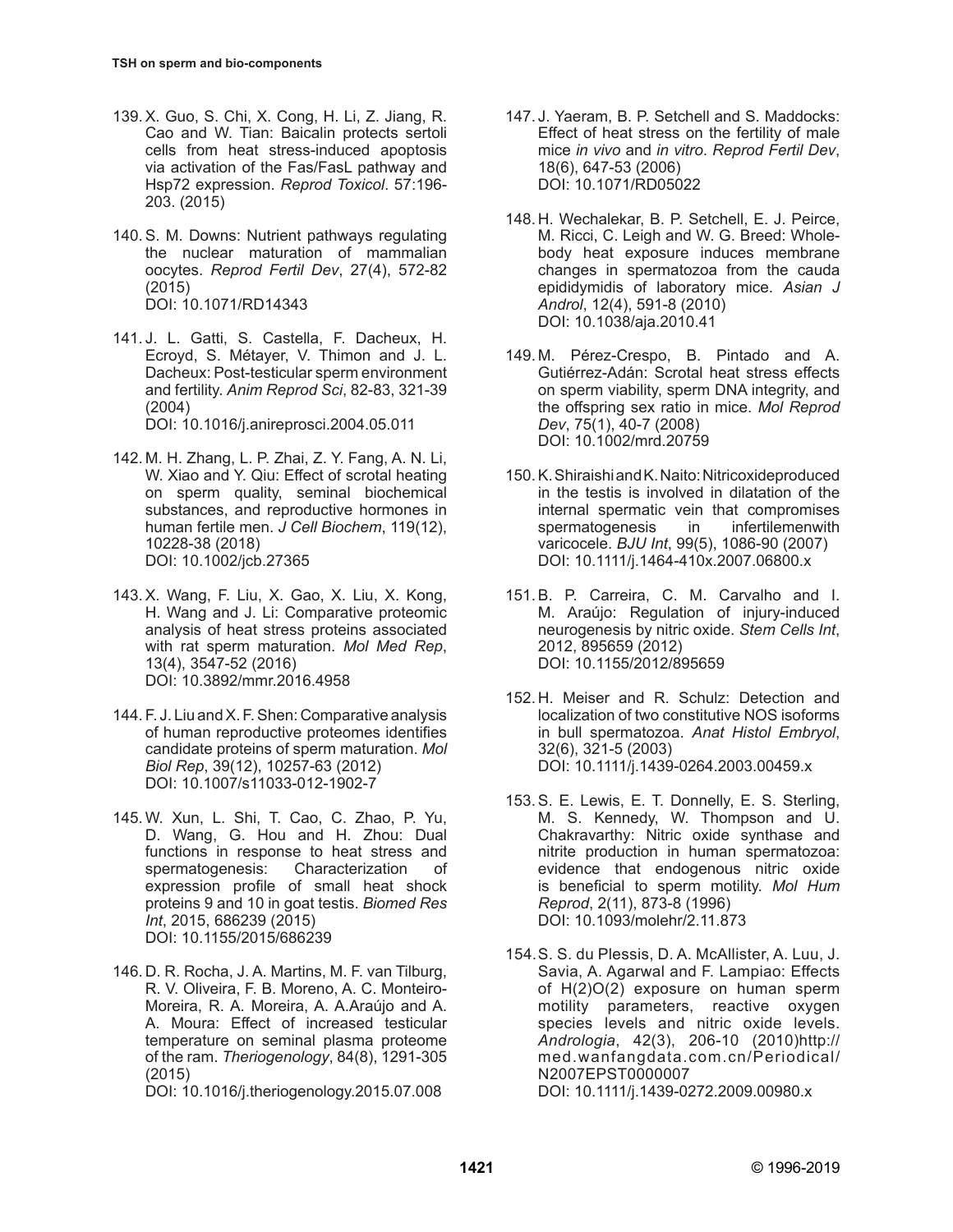155.S. S. du Plessis, K.Hagenaar and F. Lampiao: The *in vitro* effects of melatonin on human sperm function and its scavenging activities on NO and ROS. *Andrologia*, 42(2), 112-6 (2010)

[DOI: 10.1111/j.1439-0272.2009.00964.x](https://doi:10.1111/j.1439-0272.2009.00964.x)

- 156.P. C. Rodriguez, L. B. Valdez, T. Zaobornyj, A. Boveris and M. T. Beconi: Nitric oxide and superoxide anion production during heparininduced capacitation in cryopreserved bovine spermatozoa. *Reprod Domest Anim*, 46(1), 74-81 (2011) [DOI: 10.1111/j.1439-0531.2010.01583.x](https://doi:10.1111/j.1439-0531.2010.01583.x)
- 157. J. M. Moran, L.Madejón, C. Ortega Ferrusola and F. J. Peña: Nitric oxide induces caspase activity in boar spermatozoa. *Theriogenology*, 70(1), 91-6 (2008) [DOI: 10.1016/j.theriogenology.2008.02.010](https://doi:10.1016/j.theriogenology.2008.02.010)
- 158.K. F. Beck, W. Eberhardt, S. Frank, A. Huwiler, U. K. Mebmer, H. Muhl and J. Pfeilschifter: Inducible NO synthase: role in cellular signaling. *J Exp Biol*, 202(Pt 6), 645- 53 (1999)
- 159. L. E. Shao, T. Tanaka, R. Gribi and J. Yu: Thioredoxin□related regulation of NO/NOS activities. *Ann N Y Acad Sci*, 962, 140-50 (2002)

[DOI: 10.1111/j.1749-6632.2002.tb04064.x](https://doi:10.1111/j.1749-6632.2002.tb04064.x)

- 160.E. Bonfoco, D. Krainc, M. Ankarcrona, P. Nicotera and S. A. Lipton: Apoptosis and necrosis: two distinct events induced, respectively, by mild and intense insults with N-methyl-D-aspartate or nitric oxide/ superoxide in cortical cell cultures. *Proc Natl Acad Sci U S A*, 92(16), 7162-6 (1995) [DOI: 10.1073/pnas.92.16.7162](https://doi:10.1073/pnas.92.16.7162)
- 161. T. Ramya, M. M. Misro, D. Sinha, D. Nandan and S. Mithal: Altered levels of seminal nitric oxide, nitric oxide synthase, and enzymatic antioxidants and their association with sperm function in infertile subjects. *Fertil Steril*, 95(1), 135-40 (2011) [DOI: 10.1016/j.fertnstert.2010.06.044](https://doi:10.1016/j.fertnstert.2010.06.044)
- 162.Y. Sakamoto, T. Ishikawa, Y. Kondo, K. Yamaguchi and M. Fujisawa: The assessment of oxidative stress in infertile patients with varicocele. *BJU Int*, 101(12), 1547-52 (2008) [DOI: 10.1016/S0022-5347\(08\)61860-1](https://doi:10.1016/S0022-5347(08)61860-1)
- 163. M. Salter and R. G. Knowles: Assay of NOS activity by the measurement of conversion

of oxyhemoglobin to methemoglobin by NO. *Methods Mol Biol*, 100, 61-5 (1998) [DOI: 10.1385/1-59259-749-1:61](https://doi:10.1385/1-59259-749-1:61)

- 164.P. Ghosh, S. Mukherjee, A. Bhoumik and S. R. Dungdung: A novel epididymal quiescence factor inhibits sperm motility by modulating NOS activity and intracellular NO-cGMP pathway. *J Cell Physiol*, 233(5):4345-59 (2018)
- 165.S. S. Gross and M. S. Wolin: Nitric oxide: pathophysiologica mechanisms. *Annu Rev Physiol*, 57, 737-69 (1995)
- 166. C. Romeo, R. Ientile, G. Santoro, P. Impellizzeri, N. Turiaco, P. Impalà, S. Cifalà, G. Cutroneo, F. Trimarchi and C. Gentile: Nitric oxide production is increased in the spermatic veins of adolescents with left idiophatic varicocele. *J Pediatr Surg*, 36(2), 389-93 (2001) [DOI: 10.1053/jpsu.2001.20724](https://doi:10.1053/jpsu.2001.20724)
- 167. C. Roessner, U. Paasch, H. J. Glander and S. Grunewald: Activity of nitric oxide synthase in mature and immature human spermatozoa. *Andrologia*, 42(2), 132-7 (2010) [DOI: 10.1111/j.1439-0272.2009.01005.x](https://doi:10.1111/j.1439-0272.2009.01005.x)
- 168. M. K. O'Bryan, S. Schlatt, O. Gerdprasert, D. J. Phillips, D. M. de Kretser and M. P. Hedger: Inducible nitric oxide synthase in the rat testis: evidence for potential roles in both normal function and inflammation mediated infertility. *Biol Reprod*, 63(5), 1285-93 (2000) [DOI: 10.1095/biolreprod63.5.1.285](https://doi:10.1095/biolreprod63.5.1.285)
- 169.Y. Lue, A. P. S. Hikim, C. Wang, A. Leung and R. S. Swerdloff: Functional role of inducible nitric oxide synthase in the induction of male germ cell apoptosis, regulation of sperm number, and determination of testes size: evidence from null mutant mice. *Endocrinology*, 144(7), 3092-100 (2003) [DOI: 10.1210/en.2002-0142](https://doi:10.1210/en.2002-0142)
- 170. J. Guo, Y. Jia, S. X. Tao, Y. C. Li, X. S. Zhang, Z. Y. Hu, N. Chiang, Y. H. Lue, A. P. Hikim, R. S. Swerdloff, C. Wang and Y. X. Liu: Expression of nitric oxide synthase during germ cell apoptosis in testis of cynomolgus monkey after testosterone and heat treatment. *J Androl*, 30(2), 190-9 (2009) [DOI: 10.2164/jandrol.108.005538](https://doi:10.2164/jandrol.108.005538)
- 171. M. B. Herrero, E. Cebral, M. Boquet, J. M. Viggiano, A. Vitullo and M. A. Gimeno: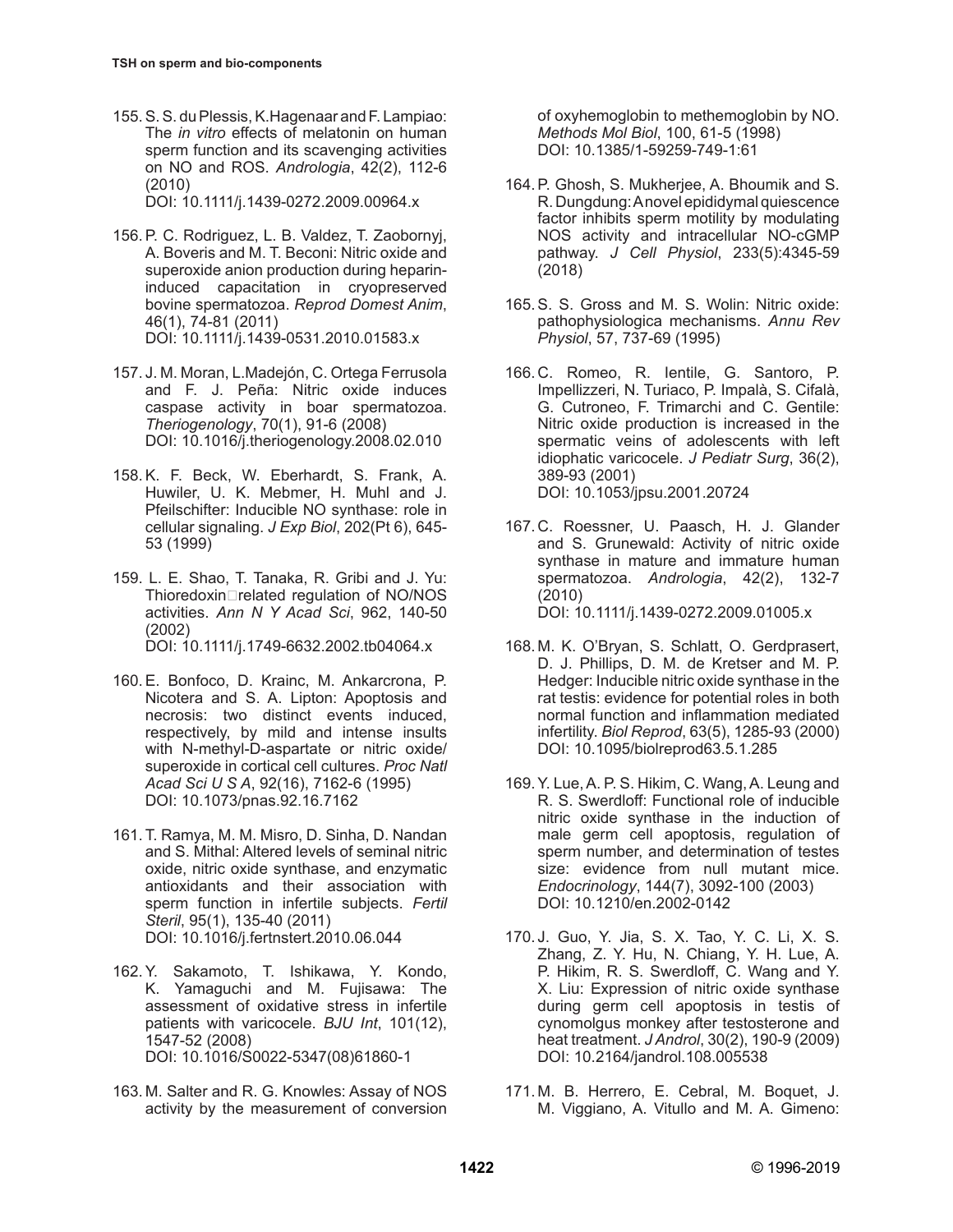Effect of nitric oxide on mouse sperm hyperactivation. *Acta Physiol Pharmacol Ther Latinoam*, 44(3), 65-9 (1994)

- 172. R. R. Yeoman, W. D. Jones and B. M. Rizk: Evidence for nitric oxide regulation of hamster sperm hyperactivation. *J Androl*, 19(1), 58-64 (1998) [DOI: 10.1002/j.1939-4640.1998.tb02470.x](https://doi:10.1002/j.1939-4640.1998.tb02470.x)
- 173.W. J. Hellstrom, M. Bell, R.Wang and S. C. Sikka: Effect of sodium nitroprusside on sperm motility, viability, and lipid peroxidation. *Fertil Steril,* 61(6), 1117-22 (1994) [DOI: 10.1016/s0015-0282\(16\)56766-1](https://doi:10.1016/s0015-0282(16)56766-1)
- 174.E. Miraglia, F. De Angelis, E. Gazzano, H. Hassanpour, A. Bertagna, E. Aldieri, A. Revelli and D. Ghigo: Nitric oxide stimulates human sperm motility via activation of the cyclic GMP/protein kinase G signaling pathway. *Reproduction*, 141(1), 47-54 (2011) [DOI: 10.1530/REP-10-0151](https://doi:10.1530/REP-10-0151)
- 175. B. S. Joo, S. H. Park, S. J. Park, H. S. Kang, H. S. Moon and H. D. Kim: The effect of nitric oxide on sperm cell function and embryo development. *Am J Reprod Immunol*, 42(6), 327-34 (1999) [DOI: 10.1111/j.1600-0897.1999.tb00109.x](https://doi:10.1111/j.1600-0897.1999.tb00109.x)
- 176.B. Aljabari, A. E. Calogero, A. Perdichizzi, E. Vicari, R. Karaki, T. Lahloub, R. Zatari, K. El-Abed, F. Nicoletti, E. J. Miller, V. A. Pavlov and Y. Al-Abed: Imbalance in seminal fluid MIF indicates male infertility. *Mol Med*, 13(3- 4), 199-202 (2007) [DOI: 10.2119/2006-00114.Aljabari](https://doi:10.2119/2006-00114.Aljabari)
- 177.G. Frenette, R. R. Tremblay, J. Y. Dube, C. Lazure and M. Lemay: High concentrations of the macrophage migration inhibitory factor in human seminal plasma and prostatic tissues. *Arch Androl*, 41(3), 185-93 (1998) [DOI: 10.3109/01485019808994890](https://doi:10.3109/01485019808994890)
- 178.G. Frenette, C. Lessard, E. Madore, M. A. Fortier and R. Sullivan: Aldose reductase and macrophage migration inhibitory factor are associated with epididymosomes and spermatozoa in the bovine epididymis. *Biol Reprod*, 69(5), 1586-92 (2003) [DOI: 10.1095/biolreprod.103.019216](https://doi:10.1095/biolreprod.103.019216)
- 179.G. Frenette, C. Légaré, F. Saez and R. Sullivan: Macrophage migration inhibitory factor in the human epididymis and semen.

*Mol Hum Reprod*, 11(8), 575-82 (2005) [DOI: 10.1093/molehr/gah197](https://doi:10.1093/molehr/gah197)

- 180. R. Eickhoff, C. Baldauf, H. W. Koyro, G. Wennemuth, Y. Suga, J. Seitz, R. Henkel and A. Meinhardt: Influence of macrophage migration inhibitory factor(MIF) on the zinc content and redox state of protein-bound sulphydryl groups in ratsperm: indications for a new role of MIF in spermmaturation. *Mol Hum Reprod*, 10(8), 605-11 (2004) [DOI: 10.1093/molehr/gah075](https://doi:10.1093/molehr/gah075)
- 181.A. Meinhardt, M.Bacher, J. R. McFarlane, C. N. Metz, J. Seitz, M. P. Hedger, D. M. de Kretser and R. Bucala: Macrophage migration inhibitory factor production by Leydig cells: evidence for a role in the regulation of testicular function. *Endocrinology*, 137(11), 5090-5 (1996) [DOI: 10.1210/endo.137.11.8895383](https://doi:10.1210/endo.137.11.8895383)
- 182.A. G. Utleg, E. C. Yi, T. Xie, P. Shannon, J. T. White, D. R. Goodlett, L.Hood and B. Lin: Proteomic analysis of human prostasomes. *Prostate*, 56(2), 150-61 (2003) [DOI: 10.1002/pros.10255](https://doi:10.1002/pros.10255)
- 183.K. Komori, A. Tsujimura, Y. Okamoto, Y. Matsuoka, T. Takao, Y. Miyagawa, S. Takada, N. Nonomura and A. Okuyama: Relationship between substances in seminal plasma and Acrobeads Test results. *Fertil Steril*, 91(1), 179-84 (2009) [DOI: 10.1016/j.fertnstert.2007.11.003](https://doi:10.1016/j.fertnstert.2007.11.003)
- 184. T. G. Cooper, C. H. Yeung, D.Nashan and E. Nieschlag: Epididymal markers in human infertility. *J Androl*, 9(2), 91-101 (1988) [DOI: 10.1002/j.1939-4640.1988.tb01016.x](https://doi:10.1002/j.1939-4640.1988.tb01016.x)
- 185. R. Henkel, G. Maass, H. C. Schuppe, A. Jung, J.Schubert and W. B. Schill: Seasonal changes of neutral alpha-glucosidase activity in human semen. *J Androl*, 27(1), 34-9 (2006) [DOI: 10.2164/jandrol.05064](https://doi:10.2164/jandrol.05064)
- 186.P. Pena, J. Risopatron, J. Villegas, W. Miska, W. B. Schill and R. Sanchez: Alphaglucosidase in the human epididymis: topographic distribution and clinical application. *Andrologia*, 36(5), 315-20 (2004) [DOI: 10.1111/j.1439-0272.2004.00625.x](https://doi:10.1111/j.1439-0272.2004.00625.x)
- 187.B. Kret, M. Milad and R. S. Jeyendran: New discriminatory level for glucosidase activity to diagnose epididymal obstruction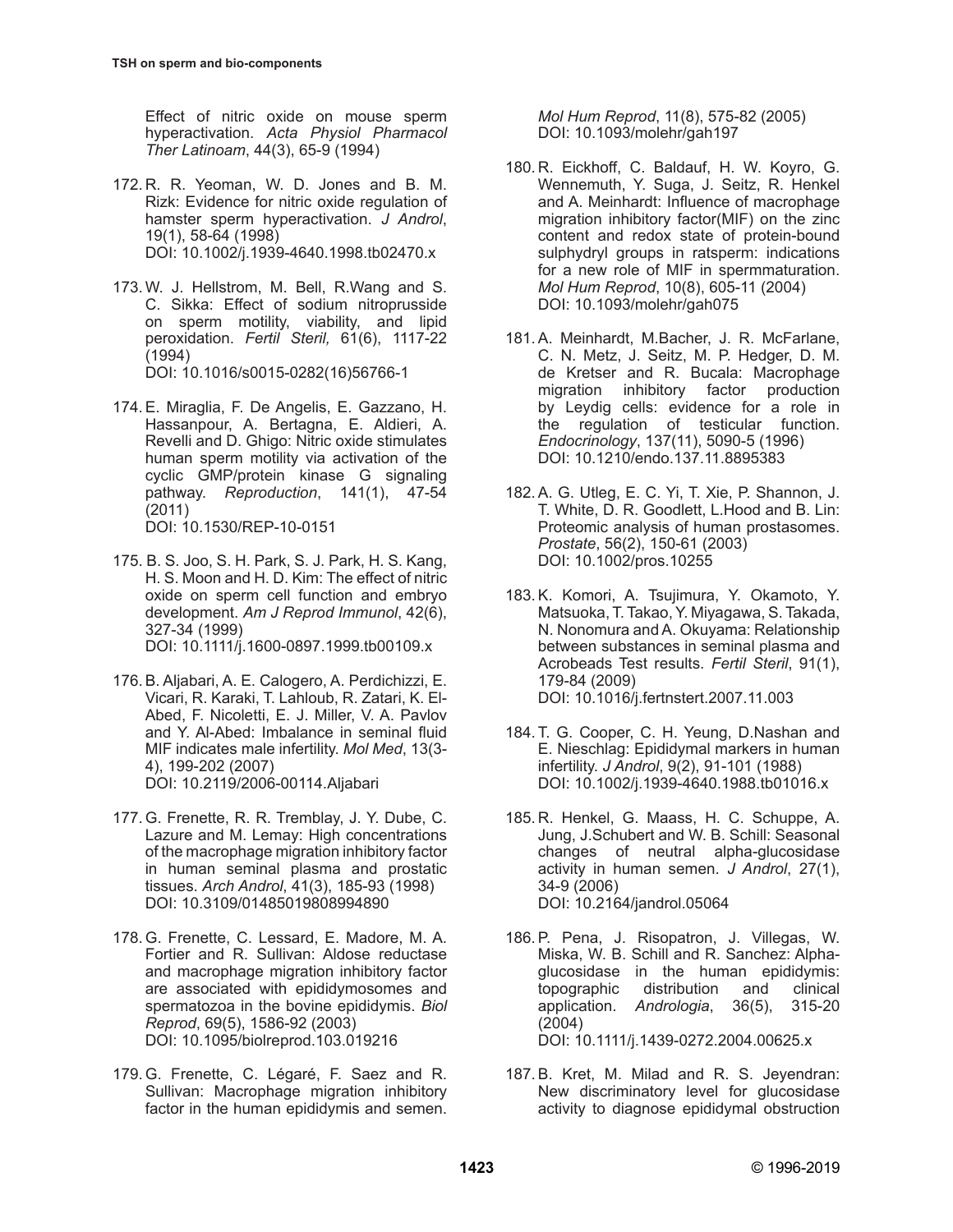or dysfunction. *Arch Androl*, 35(1), 29-33 (1995) [DOI: 10.3109/01485019508987850](https://doi:10.3109/01485019508987850)

- 188.Y. Qui, K. Tian, D. Yang, Q. Zhang, Z. Wang, Z. Huang, M. Sun and S. Mingzhang: The change of carnitine content in seminal plasma after reversible injection occlusion of vas deferens. *Contraception*, 51(4), 261- 3 (1995) [DOI: 10.1016/0010-7824\(95\)00043-A](https://doi:10.1016/0010-7824(95)00043-A)
- 189.W. M. Buckett and D. I. Lewis-Jones: Fructose concentrations in seminal plasma from men with nonobstructive azoospermia. *Arch Androl*. 48(1):23-7 (2002)
- 190. M. K. Ahmad, A. A. Mahdi, K. K. Shukla, N. Islam, S. P. Jaiswar and S. Ahmad: Effect of Mucuna pruriens on semen profile and biochemical parameters in seminal plasma of infertile men. *Fertil Steril,* 90(3):627-35 (2008) [DOI: 10.1016/j.fertnstert.2007.07.1314](https://doi:10.1016/j.fertnstert.2007.07.1314)
- 191. C. H. Yeung, T. G. Cooper and T. Senge: Histochemical localization and quantification of alpha-glucosidase in the epididymis of men and laboratory animals. *Biol Reprod*, 42(4), 669-76 (1990) [DOI: 10.1095/biolreprod42.4.6.69](https://doi:10.1095/biolreprod42.4.6.69)
- 192. M. H. Viljoen, M. S. Bornman, M. P. van der Merwe and D. J. du Plessis: Alphaglucosidase activity and sperm motility. *Andrologia*, 22(3), 205-8 (1990) [DOI: 10.1111/j.1439-0272.1990.tb01967.x](https://doi:10.1111/j.1439-0272.1990.tb01967.x)
- 193. M. M. Roaiah, T. Mostafa, D. Salem, A. R. El-Nashar, I. I. Kamel and M. S. El-Kashlan: alpha-1, 4-Glucosidase activity in infertile oligoasthenozoospermic men with and without varicocele. *Andrologia*, 39(1), 28-32 (2007) [DOI: 10.1111/j.1439-0272.2006.00756.x](https://doi:10.1111/j.1439-0272.2006.00756.x)
- 194.G. Vivas-Acevedo, R. Lozano-Hernández and M. I. Camejo: Varicocele decreases epididymal neutral α-glucosidase and is associated with alteration of nuclear DNA and plasma membrane in spermatozoa. *BJU Int*, 113(4), 642-9 (2014) [DOI: 10.1111/bju.12523](https://doi:10.1111/bju.12523)
- 195. M. Watanabe, R. Roussev, P. Ahlering, R. Sauer, C. Coulam and R. S. Jeyendran: Correlation between neutral alphaglucosidase activity and sperm DNA

fragmentation. *Andrologia*, 41(5), 316-8 (2009) [DOI: 10.1111/j.1439-0272.2009.00950.x](https://doi:10.1111/j.1439-0272.2009.00950.x)

- 196. C. Sudheer Kumar and M. J. Swamy: Modulation of chaperone-like and membranolytic activities of major horseseminal plasmaprotein HSP-1/2 by L-carnitine. *J Biosci*, 42(3), 469-79 (2017) [DOI: 10.1007/s12038-017-9693-6](https://doi:10.1007/s12038-017-9693-6)
- 197. S. D. Ahmed, K. A. Karira, Jagdesh and S. Ahsan: Role of L-carnitine in male infertility. *J Pak Med Assoc*, 61(8), 732-6 (2011) [DOI: 10.1016/j.trsl.2010.12.017](https://doi:10.1016/j.trsl.2010.12.017)
- 198. U. Wetterauer and H. J. Heite: Carnitine in seminal fluid as parameter for the epididymal function. *Andrologia*, 10(3), 203-10 (1978)
- 199.K. Li, W. Li and Y. Huang: Determination of free L-carnitine in human seminal plasma by high performance liquid chromatography with pre-column ultraviolet derivatization and its clinical application in male infertility. *Clin Chim Acta*, 378(1-2), 159-63 (2007) [DOI: 10.1016/j.cca.2006.11.008](https://doi:10.1016/j.cca.2006.11.008)
- 200. I. Gülçin: Antioxidant and antiradical activities of L-carnitine. *Life Sci*, 78(8), 803- 11 (2006) [DOI: 10.1016/j.lfs.2005.05.103](https://doi:10.1016/j.lfs.2005.05.103)
- 201. R. E. L. Cabral, T. B. Mendes, V. Vendramini and S. M. Miraglia: Carnitine partially improves oxidative stress, acrosome integrity, and reproductive competence in doxorubicin-treated rats. *Andrology*, 6(1), 236-46 (2018) [DOI: 10.1111/andr.12426](https://doi:10.1111/andr.12426)
- 202.E. Spaleková, A. V. Makarevich and N. Lukáč: Ram sperm motility parameters under the influence of epidermal growth factor. *Vet Med Int*, 2011, 642931 (2011) [DOI: 10.4061/2011/642931](https://doi:10.4061/2011/642931)
- 203.S. C. Stubbs, T.B. Hargreave and F. K. Habib: Localization and characterization of epidermal growth factor receptors on human testicular tissue by biochemical and immunohistochemical techniques. *J Endocrinol*. 125(3):485-92 (1990)
- 204.K. Zitta, M. Albrecht, S. Weidinger, A. Mayerhofer and F. Köhn: Protease activated receptor 2 and epidermal growth factor receptor are involved in the regulation of